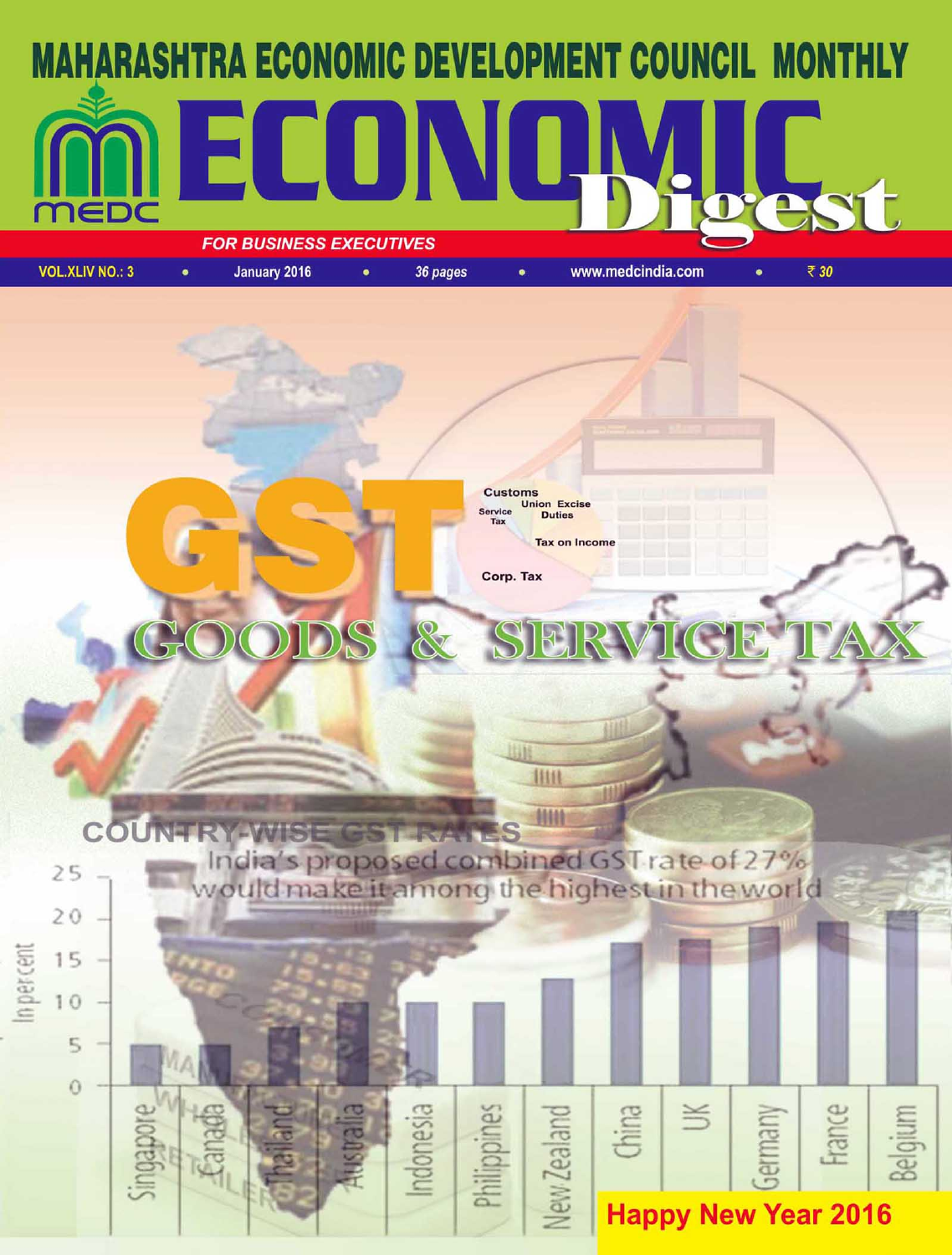#### **President :**

**Cdr. Dipak Naik ,** President & CEO, Naik Environment Research Institute Ltd. (NERIL)

#### **Vice Presidents**

- y Cdr. Anil Save, Mg. Director Atra Pharmaceuticals Pvt. Ltd.
- Mrs. Meenal Mohadikar, CEO Anand Trade Development Service
- y Mr. Ravi Boratkar, Jt. Mg. Director MM Activ Sci-Tech Coomunications

**Chief Advisor & Director General :**  Mr. Chandrashekhar Prabhu

**Immediate Past-Presidents :**

- y Dr. Vithal V. Kamat, Chairman The Kamat Group of Hotels
- y Mr. Nandkishor Kagliwal, Chairman, Nath Group

**CONTENTS** 

| ▶ President Page                                                                          |                                                                                          | 03             |
|-------------------------------------------------------------------------------------------|------------------------------------------------------------------------------------------|----------------|
| Editorial Page<br><b>Conditions for Smart Cities</b>                                      |                                                                                          | 0 <sub>5</sub> |
| ▶ Global Economic Monitor<br>Global Trade and Investment Trends<br>- Dr. Prakash Hebalkar |                                                                                          | 10             |
|                                                                                           | Goods and Services Tax (GST)<br>Goods and Services Tax (GST)<br>- Mr. Dilip Save         | 13             |
|                                                                                           | Goods and Services Tax (GST)<br>- Capt. Pramod Salvi                                     | 16             |
|                                                                                           | Goods and Services Tax in Canada<br>- MEDC Research Team                                 | 18             |
|                                                                                           | Goods and Services Tax in Australia -<br>Implications and Impact<br>- MEDC Research Team | 20             |
|                                                                                           | VAT: The European Experience<br>- MEDC Research Team                                     | 23             |
|                                                                                           | Philippines Experience with VAT<br>- MEDC Research Team                                  | 28             |
|                                                                                           | The Rise of Disruptive MSMEs<br>- Ms. Bindi Patel                                        | 32             |
| <b>MEDC Economic Digest Editorial Board</b>                                               |                                                                                          |                |
| <b>Chairman &amp; Consulting Editor</b>                                                   |                                                                                          |                |
| Mr. Chandrashekhar Prabhu                                                                 |                                                                                          |                |

#### **Editorial Advisor :**

Dr. Prakash Hebalkar, President, ProfiTech

 **MEDC Response :** 

Mr. Suresh A. Ghorpade - Dy. Gen. Manager

#### **Address :**

 MEDC Research Centre, 3rd floor, Y.B. Chavan Centre, Nariman Point, Mumbai - 400 021 ; Tel. : 2284 2206/09 Fax : 2284 6288; email : medc@medcindia.com

### **www.medcindia.com**

**MEDC Governing Board** *From the President's Desk*

#### **Dear readers, MEDC members and all our associates wish you a happy and prosperous 2016 !**

The year 2015, ended on a very happy note from the farming front. The government of India ministry of agriculture released a report on district wise statistics on horticulture. You can improve only that, which you can measure. I must add here that this report came soon after my participation in the AGRO –vision 2015 in



Nagpur. It was attended by close to 5 Lakh farmers and had conducted 42 workshops for farmers which were very well attended. it can be seen that consistent efforts and events such as this do result in spectacular increase, in motivating farmers and growth of technology assimilation and thus in consequent growth in agricultural production. It is encouraging to note that as of 2012-13, India produces (14%) of world's vegetables and has an exports share of (15% ) of worlds vegetable exports. Our performance on fruits, where we produce (12.6%) of the global production is even better as we export almost a quarter of the worlds processed fruits and vegetables. To my mind an agrigarian nation such as ours should focus itself on our abundant resources of land, water, sunshine and a very large population of farmers. it is evident that efforts put in by the National Horticulture Mission (NHM), Indian Agriculture Research Institute (IARI), Indian Council For Agriculture Research (ICAR), National Horticultural Board (NHB), are now barring visible fruits .

This reminds me of an article in The Time magazine in late 90's when the United States published a report called 'Global 2000'. The notable part was that India had the lowest energy inputs in every tone of food production. The traditional farmers technique of using animal power for ploughing and other farming activities is more cost effective then large scale mechanized farming . Needless to say that even though our productivity measured in metric tons per hectare is roughly half of that of the toppers, our minimal input costs in the form of hydro carbons, chemical fertilizers and pesticides should provide us with far superior cost advantage and earning potential. The fringe benefits of reduced carbon footprint is an added advantage Maharashtra has done well in topping the chart among the fruits producing states in the country. Agreeably the state has much to do to gain its rightful position in vegetable and food-grain production. The newer initiatives of the government of Maharashtra such as "Jalayukta Shivar Yojana'' and the target of five lakh solar powered pumps will definitely result in taking us to the top of food production cost efficiency and quantity.

Let me express my feelings on an effect of e-business. I was sad to note that an iconic establishment like "The Rhythm House" at Kala Ghoda, is shutting down by end February this year. This is the most serious indicator of way old businesses will fall due to e-trading. Much against our desire loss of such iconic institutions may erode our cultural base and change our social ethos, but such is the call of time. Change is inevitable perform, adapt, or perish.

This issue of the digest is on the GST. Needless to say that GST is one of the largest economic measures in our national interest. One can only hope that our political parties rise above showmanship, faulty floor management in both houses of the parliament and ensure that electoral ambition for the next general election does not hamper the economic progress of the nation. Let us all hope that 2016 ushers in an era of greater wisdom, vision and of putting our national interest above the compulsions of electoral<br>petty politics petty politics

مفيتة

**3**

**Cdr. Dipak Naik,** President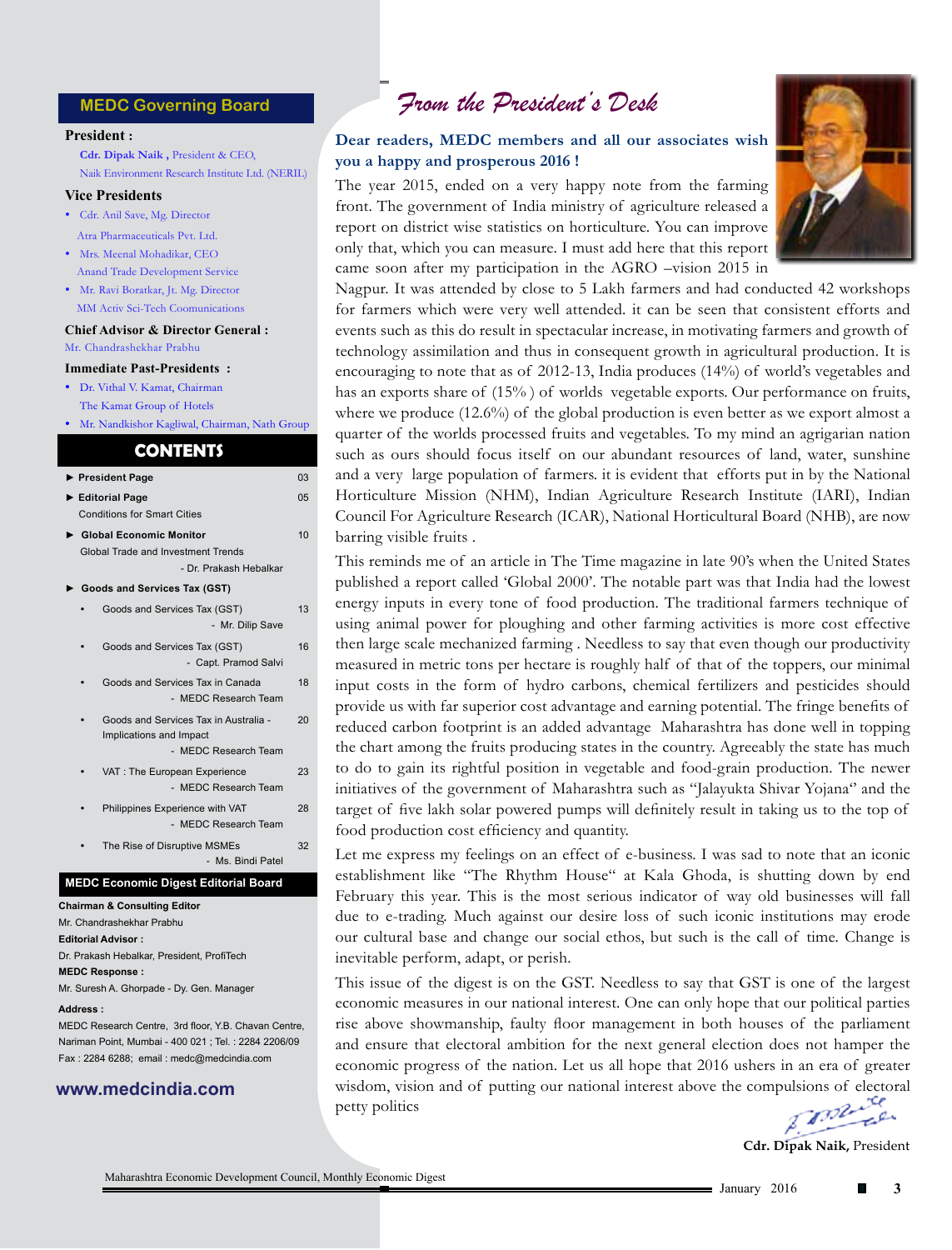



**Mr. Chandrashekhar Prabhu** Chairman, Editorial Board & Consulting Editor

en different cities in<br>Maharashtra and over<br>90 in the country passed<br>tions, some of them Maharashtra and over 90 in the country passed resolutions, conditional, stating their versions of a smart city and sent them to New Delhi for approval. The smart city proposals were discussed at different levels in Mumbai, as well as in other cities in Maharashtra, and they were severely criticized, not just by the opposition benches, but members and supporters of the ruling parties as well.

The first question commonly asked was "What is meant by a smart city". The answer given in the document circulated by the Government of India was- "There is no universally accepted definition of a Smart City. It means different things to different people. The conceptualisation of Smart City, therefore, varies from city to city and country to country, depending on the level of development, willingness to change and reform, resources and aspirations of the city residents. A Smart City would have a different connotation in India than, say, Europe. Even in India, there is no one way of defining a Smart City".

With this definition, the government admitted that the term 'smart' is relative and hence smart city cannot be defined as it means different things to different people. It was expected that the government, in its own wisdom, would attempt to categorise urban India and attempt to define smartness, as applicable to local conditions.. However the document fell short of admitting that the choice of the word was indeed wrong and that it could have been replaced with other words including "livable cities" or "Infrastructural upgradation" or" upliftment of cities', or similar 'Doable' definitions.

"Some definitional boundaries are required to guide cities in the Mission. In the imagination of any city dweller in India, the picture of a Smart City contains a wish list of infrastructure and services that describes his or her level of aspiration. To provide for the aspirations and needs of the citizens, urban planners ideally aim at developing the entire urban eco-system, which is represented by the four pillars of comprehensive development institutional, physical, social and economic infrastructure. This can be a long term goal and cities can work towards developing such comprehensive infrastructure incrementally, adding on layers of 'smartness'."…. The document goes on…

With a please all agenda, little did they realize that the hopes, expectations and aspirations were raised to such levels that they would be very difficult to fulfill.

"In the approach to the Smart

Cities Mission, the objective is to promote cities that provide core infrastructure and give a decent quality of life to its citizens, a clean and sustainable environment and application of 'Smart' Solutions. The focus is on sustainable and inclusive development and the idea is to look at compact areas, create a **replicable model which will act like a light house to other aspiring cities**. The Smart Cities Mission of the Government is a bold, new initiative. It is meant to set examples that can be replicated both within and outside the Smart City, catalysing the creation of similar Smart Cities in various regions and parts of the country". says the document. Let us therefore analyse the core infrastructure elements, as stated in the document, that a Smart City would try to improve:

Adequate water supply,- Mumbai has half its population staying in slums. They have been assured adequate water supply in every elections. However the ground reality is that more than 100 persons share a tap in the ideal situation. In other slums, the situation can be much worse. 24 hour water supply has been given to some areas on an experimental basis, but for slumdwellers, unless there is a security of tenure, right to take proper decisions without fear or favour, access to properly constructed houses, upgrading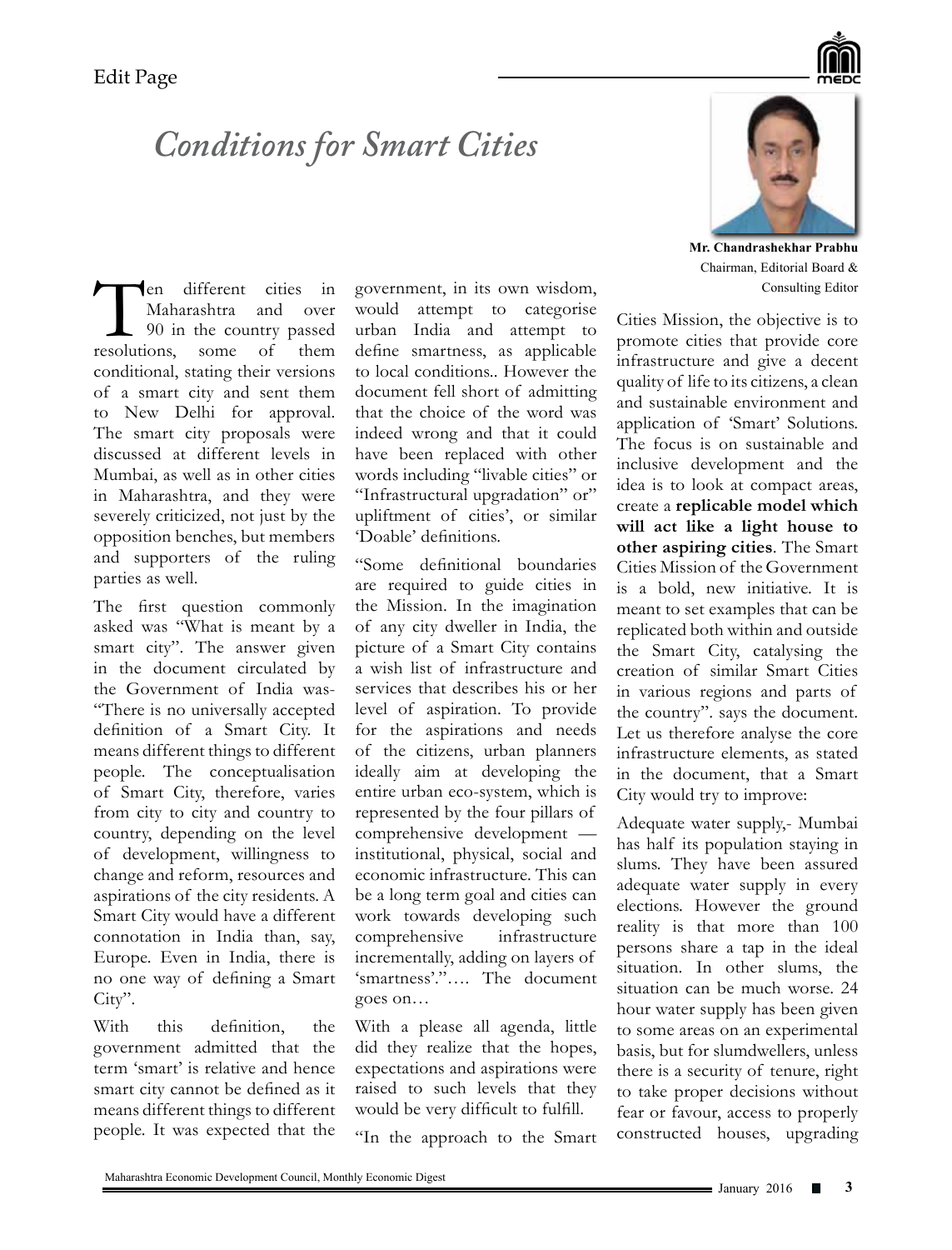

the dwellings from the informal sector to the formal one with adequate social infrastructure including health facilities, maintaining of affordable levels of outgoings,the whole exercise would be fruitless. Mere constant flow of water in the common taps may not alter the quality of life even partially.

Assured electricity supply,-On this ground, Mumbai scores over the rest of the cities as the supply is by and large available. The councilors who participated in the discussion were at loss to understand what more needs to be done in Mumbai to fulfill this assurance. There were suggestions to make electricity more affordable especially since the residents of the island city have to pay more to offset the losses of the transportation wing of the BEST. The document however does not mention the affordability of either electricity, water or any of the core infrastructural facilities.

Sanitation, including solid waste management. -It is common knowledge that solid waste has to be carried to far off places and there is huge resistance to the placement policy for dumping grounds. Sewage is randomly dumped in the sea and creeks without proper and adequate treatment. It is also known that the lobby of contractors engaged in the transportation of the solid waste is powerful and allegation of malpractices, corruption and cheating have been surfacing time and again. Solutions are available, but paucity of land and vested interests of those involved in sharing the loot have thwarted efforts to implement them.

Efficient urban mobility and

public transport,- The lifeline for Mumbai is indeed its railways. More than 60 accidents take place daily and several of these resulting in death and disabilities, cause unexplainable hardships to the 8 million commuters. A minimum of Rs 50 thousand crores would be required to make a noticeable difference to their travel blues. More than 200 AC busses are lying unused in various depots and the BEST is finding it difficult to maintain them. The numbers of bus commuters have been decreasing despite the service being better than what is available to most cities in the country, as the commuter finds the fares unaffordable, and the travel inconvenient if compared to the available alternatives.

Affordable housing, especially for the poor,- We have been writing about this issue time and again and would not repeat the solutions. However we would be failing in our duties if we do not say that the housing stock available in Mumbai is not affordable to 99 per cent of the population.

Robust IT connectivity and digitalization,- With almost 90%of the population living in inadequate shelter, by all definitions, and all of them are struggling to find resources to maintain their existing homes, could they afford the cost of getting connected digitally? This question was asked by the corporators and decision makers during the debates.

Good governance, especially e-Governance and citizen participation, - Most redevelopment schemes result in eviction of those for whom the schemes were ostensibly conceived. Citizens have been demanding alternative schemes for the redevelopment of their residences, both in dilapidated buildings and in slums, but they have received no response. Corruption is on the rise at all levels. If standard levels of governance do not accommodate these modest requests, good governance is far away.

Sustainable environment,- We assume that this point has been included only because it is fashionable to do so. The levels of pollution have been increasing day by day and nothing is being done to check or control it.

Safety and security of citizens, particularly women, children and the elderly,- Crimes against women and children are on the rise and there are hardly any footpaths on most roads and even the ones who have them are unsafe for the women, children and the elderly.

Health and education.- It is virtually impossible to get admission to good educational institutions and the condition of the public hospitals is pathetic due to the large number of patients, while the private health services are unaffordable.

The project presently allocates a hundred crores per annum, for converting Mumbai into a Smart City!!!. It would therefore be clear to all that the "core infrastructural elements" have been enlisted only because they could not have been left out.

Some typical features of comprehensive development in Smart Cities are described in the document.- The corporators read them one by one and they came in for ridicule, to say the least. Let us therefore read those features carefully and analyse some of them.-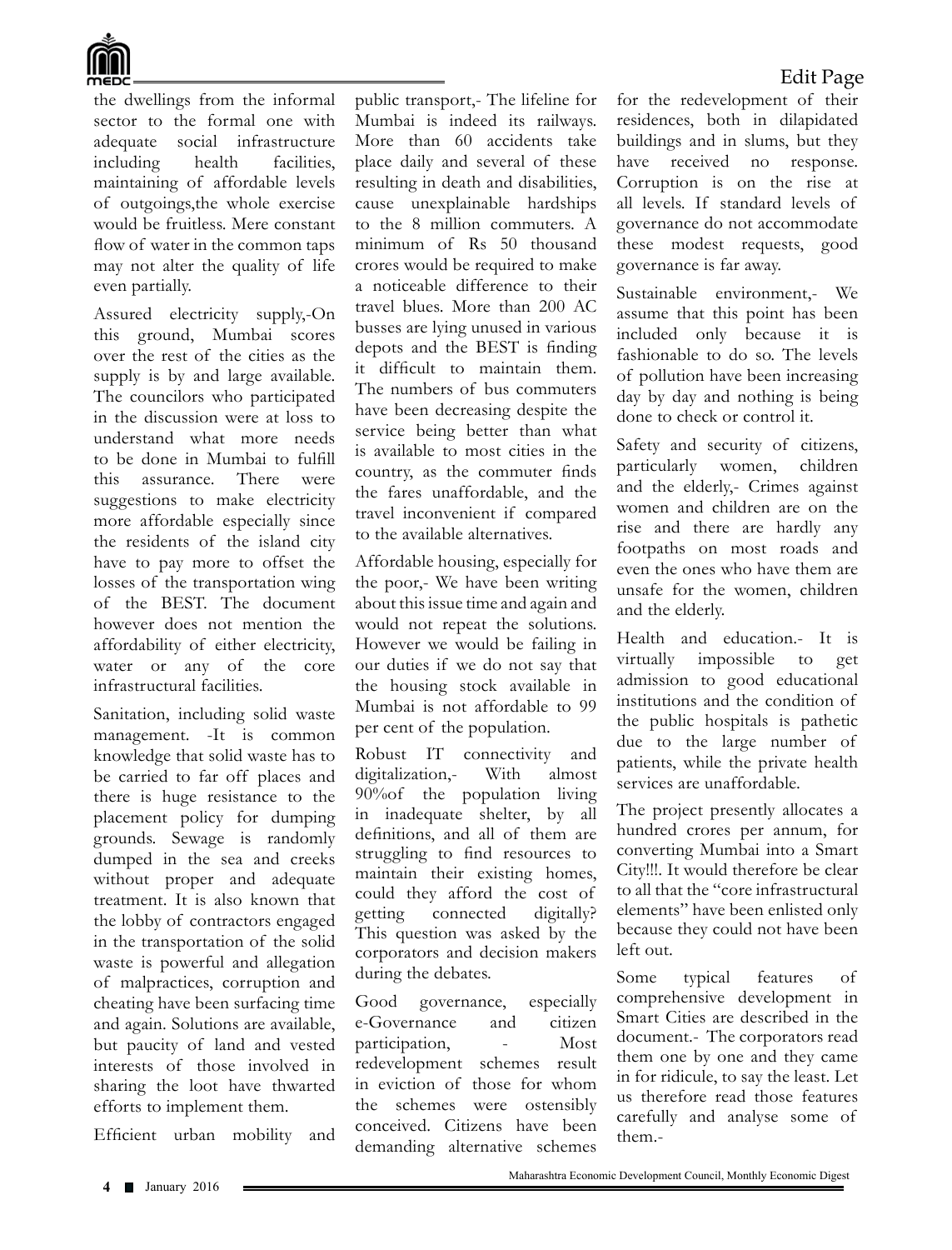### Edit Page

"Promoting mixed land use in area-based developments planning for 'unplanned areas' containing a range of compatible activities and land uses close to one another in order to make land use more efficient. The States will enable some flexibility in land use and building bye-laws to adapt to change".-The MCGM has been filing criminal cases against those who do petty commercial activity in the residential zones. This is one of the major sources of corruption. If the aim is indeed to encourage mix users and permit change in use, the cases could be withdrawn saving not just harassment to the victims, but also crores of taxpayers' money. Mixed use has its own problems, and to suggest this as a blanket solution shows, amongst other things, non application of mind.

"Housing and inclusiveness expand housing opportunities for all"- As mentioned earlier, the issue is not of opportunities but of affordability.

"Creating walkable localities reduce congestion, air pollution and resource depletion, boost local economy, promote interactions and ensure security. The road network is created or refurbished not only for vehicles and public transport, but also for pedestrians and cyclists, and necessary administrative services are offered within walking or cycling distance".-The corporators echoed the sentiments of the citizen when they spoke of the appalling conditions of the footpaths and the increasing pollution.

"Preserving and developing open spaces — parks, playgrounds, and recreational spaces in order to enhance the quality of life of citizens, reduce the urban heat effects in Areas and generally promote eco-balance"- We have dealt with the issue of open spaces in our earlier editorials and found that the corporators agreed with our views and quoted from them.

"Promoting a variety of transport options — Transit Oriented Development (TOD), public transport and last mile paratransport connectivity"-We have seen that under the garb of encouraging transit oriented development, the proposed development plan had permitted 8 FSI in and around select railway stations. It is only when there was a uproar in the masses that the proposals were forced to be withdrawn.

"Making governance citizenfriendly and cost effective increasingly rely on online services to bring about accountability and transparency, especially using mobiles to reduce cost of services and providing services without having to go to municipal offices; form e-groups to listen to people and obtain feedback and use online monitoring of programs and activities with the aid of cyber tour of worksites"- The corporators felt that despite total computerization, the services have neither become citizen friendly nor affordable.

"Giving an identity to the city — based on its main economic activity, such as local cuisine, health, education, arts and craft, culture, sports goods, furniture, hosiery, textile, dairy, etc" –

We have given a proposal to the government to utilize idle built space for promotion of ethnic cuisine and culture of different states by making it follow the Mini India concept, which Mumbai really represents. The proposal has not yet received the expected response.

"Applying Smart Solutions to infrastructure and services in area-based development in order to make them better. For example, making Areas less vulnerable to disasters, using fewer resources, and providing cheaper services"- The decision makers reminded and discussed the casualties caused by the flooding every year due to incessant rains.

The strategies suggested in the guidelines on smart cities were carefully read by the decision makers who lucidly commented on them.

We reproduce the strategies and the reaction.-

"**Retrofitting** will introduce planning in an existing builtup area to achieve Smart City objectives, along with other objectives, to make the existing area more efficient and liveable. In retrofitting, an area consisting of more than 500 acres will be identified by the city in consultation with citizens. Depending on the existing level of infrastructure services in the identified area and the vision of the residents, the cities will prepare a strategy to become smart. Since existing structures are largely to remain intact in this model, it is expected that more intensive infrastructure service levels and a large number of smart applications will be packed into the retrofitted Smart City. This strategy may also be completed in a shorter time frame, leading to its replication in another part of the city".- Inspired by this strategy the MCGM proposed the Lower Parel area for retrofitting . The



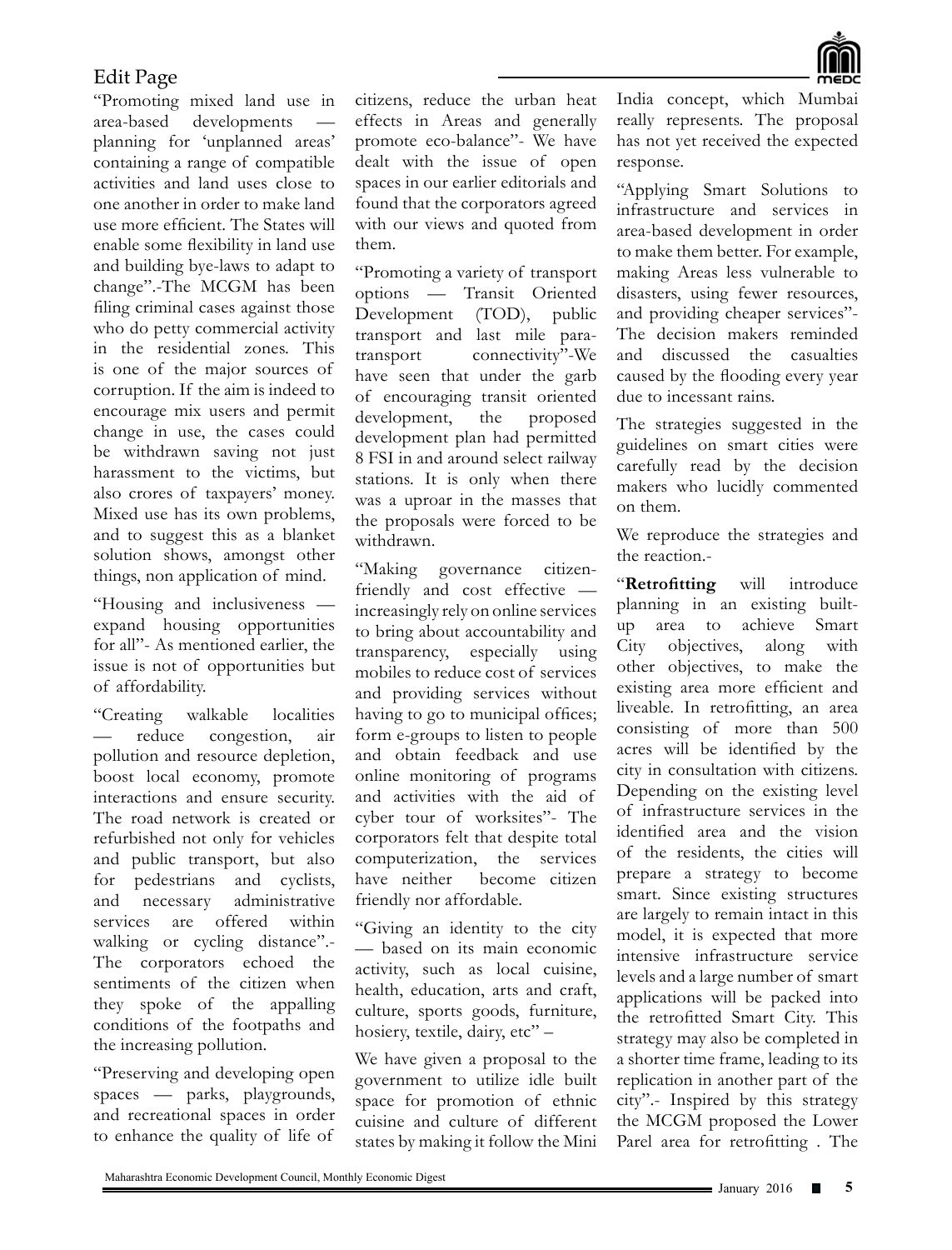

proposal was received with anger and disgust from all including the Mayor of Mumbai who represents the area. The MCGM was asked to withdraw the proposal. Finally it was suggested that the Lower Parel proposal be treated as an example which need not be the ultimate choice.

"**Redevelopment** will effect a replacement of the existing built-up environment and enable co-creation of a new layout with enhanced infrastructure using mixed land use and increased density. Redevelopment envisages an area of more than 50 acres, identified by Urban Local Bodies (ULBs) in consultation with citizens. For instance, a new layout plan of the identified area will be prepared with mixed land-use, higher FSI and high ground coverage. Two examples of the redevelopment model are the Saifee Burhani Upliftment Project in Mumbai (also called the Bhendi Bazaar Project) and the redevelopment of East Kidwai Nagar in New Delhi being undertaken by the National Building Construction Corporation"

Mumbai has horrible experiences of redevelopment and the elected representatives were vocal in their opposition to the existing schemes, about which we have written earlier in our editorials.

"**Greenfield** development will introduce most of the Smart Solutions in a previously vacant area (more than 250 acres) using innovative planning, plan financing and plan implementation tools (e.g. land pooling/ land reconstitution) with provision for affordable housing, especially for the poor. Greenfield developments are

required around cities in order to address the needs of the expanding population. One well known example is the GIFT City in Gujarat. Unlike retrofitting and redevelopment, greenfield developments could be located either within the limits of the ULB or within the limits of the local Urban Development Authority (UDA)".-

This strategy is perhaps the only one which may succeed if sufficient funds are allotted to it. In Mumbai however, there are no vacant lands available for development. The NAINA area around the proposed new International Airport may provide enough opportunities for such projects. The coastline stretching fron Gujarat to Goa provides tremendous opportunities for a chain of cities along the coast with connecting transportation links by rail, road, and waterways. The elected representatives were virtually unanimous in their view that the funds available to Mumbai may be better spent in the NAINA area.

"**Pan-city** development envisages application of selected Smart Solutions to the existing city-wide infrastructure. Application of Smart Solutions will involve the use of technology, information and data to make infrastructure and services better. For example, applying Smart Solutions in the transport sector (intelligent traffic management system) and reducing average commute time or cost to citizens will have positive effects on productivity and quality of life of citizens. Another example can be waste water recycling and smart metering which can make a substantial contribution to better water management in the city".- These are indeed suggestions

#### Edit Page

to make the city more efficient. The decision makers had serious doubts whether these would make the city smarter, since most of them were already considered by them for Mumbai, and some have been approved and are in the process of being implemented.

"The Smart City proposal of each shortlisted city is expected to encapsulate either a retrofitting **or** redevelopment **or** greenfield development model, **or** a mix thereof and a Pan-city feature with Smart Solution(s). It is important to note that pancity is an **additional** feature to be provided. Since Smart City is taking a compact area approach, it is necessary that **all the city residents feel there is something in it for them also.** Therefore, the additional requirement of some (at least one) city-wide smart solution has been put in the scheme to make it inclusive".

This issue was discussed the words "it is necessary that **all the city residents feel there is something in it for them also"** came for sharp criticism. The critics felt that this line itself confirms that the whole exercise is conceived to cater to the vested interests, and the effort was to make the residents feel that they also have got something. Introducing of WIFi throughout the city was proposed by all. The ruling party members felt that they had proposed this much before the smart city guidelines were proposed. However the administration did not act due to some flimsy grounds cited at that time.

There was heated discussion and debate and since it was the last date for submitting the proposal,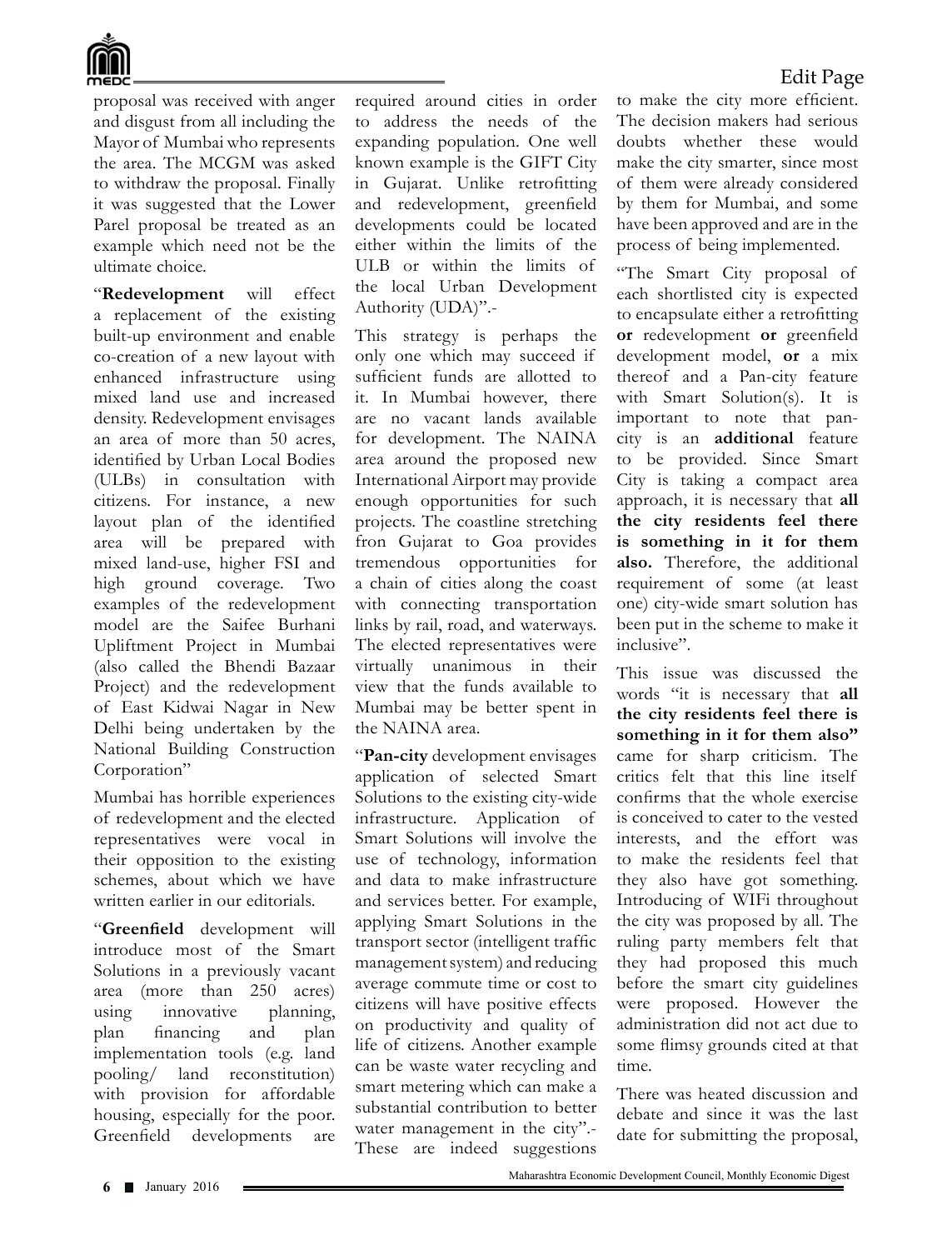### Edit Page

several conditions were insisted upon. There was anger also because the SPV which was to implement the project was to be controlled only by officials and the proposal also provided for private participation in decision making. The fear was that the Centre would interfere in the ULBs affairs, developers and vested interests would be involved in the decision making processes, and that the powers of elected representatives would be seriously curtailed. The commissioner, and the officials requested that the proposal be sent to the centre and if the elected representatives had reservations, they could put conditions making it a conditional proposal. Conditions were then enlisted, discussed and placed on record.

We would like to reproduce the conditions for the benefit of our readers. It was made clear that unless the centre amended the scheme and accepted these conditions, the Smart City project was not acceptable..-

- 1) Municipal Corporation of Greater Mumbai (MCGM) is not averse to the idea of Smart City as a new urban identity however has serious reservation to the Smart City – SPV concept proposed by Municipal Commissioner as this special purpose vehicle undermines, diminishes and weakens the Constitutional Right of Urban Local Body i.e. MGCM as enshrined in the letter and spirit of 74th Constitutional Amendment of India.
- 2) Municipal Corporation of Greater Mumbai (MCGM) will have the unequivocal right to select the location

and area of project. Site location of Lower Parel is for illustrative purpose only and Municipal Corporation of Greater Mumbai (MCGM) has serious reservations to this selection. Municipal Corporation of Greater Mumbai (MCGM) believes that there are several other areas/hubs which are more appropriate for Smart City Project.

- 3) Municipal Corporation of Greater Mumbai (MCGM) has serious doubt of the 60 lakh job creation claim purported by Municipal Commissioner which is nearly half the current population of Greater Mumbai. However 85% of all jobs created in the project area will be reserved for local residents of that locality in Mumbai.
- 4) Equity in the Smart City SPV in Mumbai will be limited to 50% to the Government of Maharashtra and 50% to Municipal Corporation of Greater Mumbai (MCGM). No private equity will be permitted in Smart City SPV in Mumbai.
- 5) Smart City SPV in Mumbai will not levy any user charges or additional taxes, debt, surcharges etc. in lieu of the development.
- 6) 50 % of Board of Directors will be appointed by Municipal Corporation of Greater Mumbai (MCGM) from its elected representatives and 50% from State Government. No independent directors shall be appointed on the board of the Smart City SPV in Mumbai.
- 7) Chairman of the Board position of the SPV shall be always reserved for Mayor Mumbai. Chairman (Mayor Mumbai) and the house will reserve a right to veto and Golden vote to any decision taken by the board of Smart City SPV in Mumbai.
- 8) Chief Executive Officer will be appointed solely by Municipal Corporation of Greater Mumbai (MCGM).
- 9) All financial matters of the Smart City SPV in Mumbai shall be with prior sanction of Municipal Corporation of Greater Mumbai (MCGM).
- 10) Any modification to the above conditions shall be reverted back to Municipal Corporation of Greater Mumbai (MCGM).
- 11) Necessary modification shall be made to the Smart City Mission Statement and Guidelines promulgated by the Ministry of Urban Development and will be submitted to Municipal Corporation of Greater Mumbai (MCGM) for prior approval.
- 12) Notwithstanding what is stated hereinabove any act, or resolution or directive or direction or proposal not in consonance or in any way violating the letter and spirit of the74th Constitutional Amendment shall be treated as inapplicable and hence rendering this resolution null and void.

**chandrashekharp@hotmail.com**

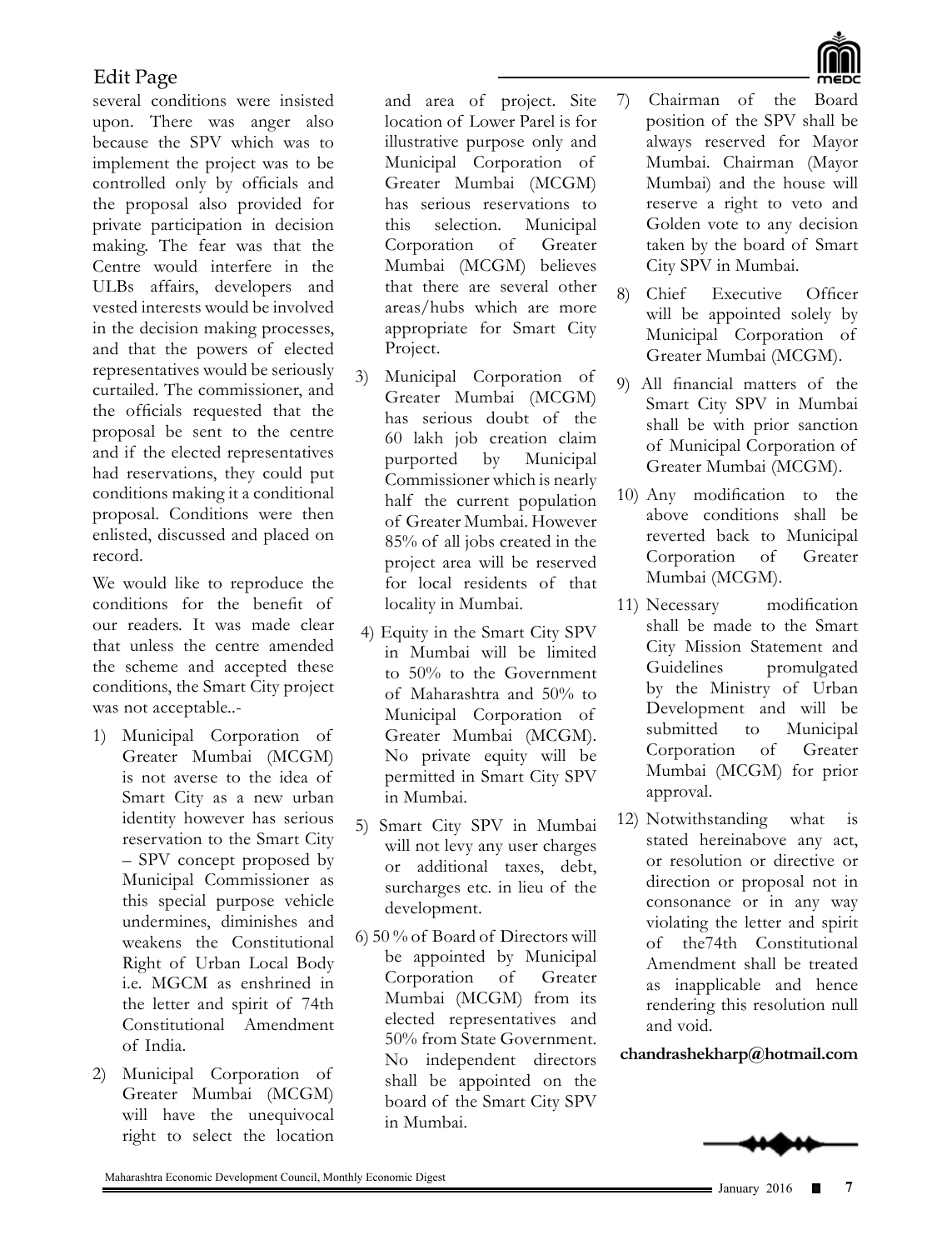



**Dr. Prakash Hebalkar**

*This column focuses on trends in trade and investments in the past month.* 

The much talked about Grexit, Brexit - will we now see a Finexit? The economic turmoil and the feeling of helplessness among the weaker economies continues to spread from Greece and Portugal and Spain now moving northwards to Finland.

Without the option of currency devaluation, the government has calculated that Finland needs to lower its labor costs as much as 15 percent to catch up with its main trade partners, Sweden and Germany.

Finland's economy has shrunk for the past three years and Nordea, the biggest Nordic bank, predicts further contraction in 2015. Finland will be the weakest EU economy by 2017, when it will grow at less than half the pace of Greece, according to the European Commission.

Source: Bloomberg - Finland Should Never Have Joined Euro, Foreign Minister Says

The European Union faces a potential existential threat. This time it arises not from the continuing financial crisis which has divided it into the Northern and the Mediterranean countries, but from group-think on Syrian immigration at the top level but

## *Global Trade and Investment Trends...*

huge dissonance at the individual country level as voiced already in Hungary by its President. More recently, the fears have spread to the strongest European country, Germany.

German business leaders fear that deep divisions over how to handle the refugee crisis and growing nationalism among member states could break up the European Union, according to five of the country's biggest industry bodies.

The arrival of hundreds of thousands of people fleeing war and poverty in countries such as Syria and Iraq in Europe this year has frayed ties between European nations that were already strained by the euro zone financial crisis.

Added to that, rising nationalism could endanger Europe's wealth, economic success and security, the presidents of Germany's most prominent business groups told Reuters.

"Next year will be a crucial year for Europe," BDI industry association leader, Ulrich Grillo, said. "I'm very worried about the future of the European Union."

http://uk.reuters.com/article/ukeurope-migrants-germany-businessidUKKBN0U907Z20151226

The US presidential election of 2016 is bringing to light the

political turmoil in the white majority (still the majority for now) population. Three articles have brought out the sharp income inequalities in this population, the hopelessness that pervades their mindset since the 2000's and the direction in which solutions are being sought. **All of these have an impact on the way trade, investment, immigration and foreign relations will develop in the next couple of decades and so are as important trends to US economic and foreign policy as the rise of China, the hoped-for rise of India and the rise of the Caliphate.**

#### **The republican revolt :**

The angriest and most pessimistic people in America aren't the hipster protesters who flitted in and out of Occupy Wall Street. They aren't the hashtavists**1** of #BlackLivesMatter. They aren't the remnants of the American labor movement or the savvy young dreamers who confront politicians with their American accents and un-American legal status.

**The angriest and most pessimistic people in America are the people we used to call Middle Americans. Middle-class and middle-aged; not rich and not poor**; people who are irked when asked to press 1

1 Hash-tag activists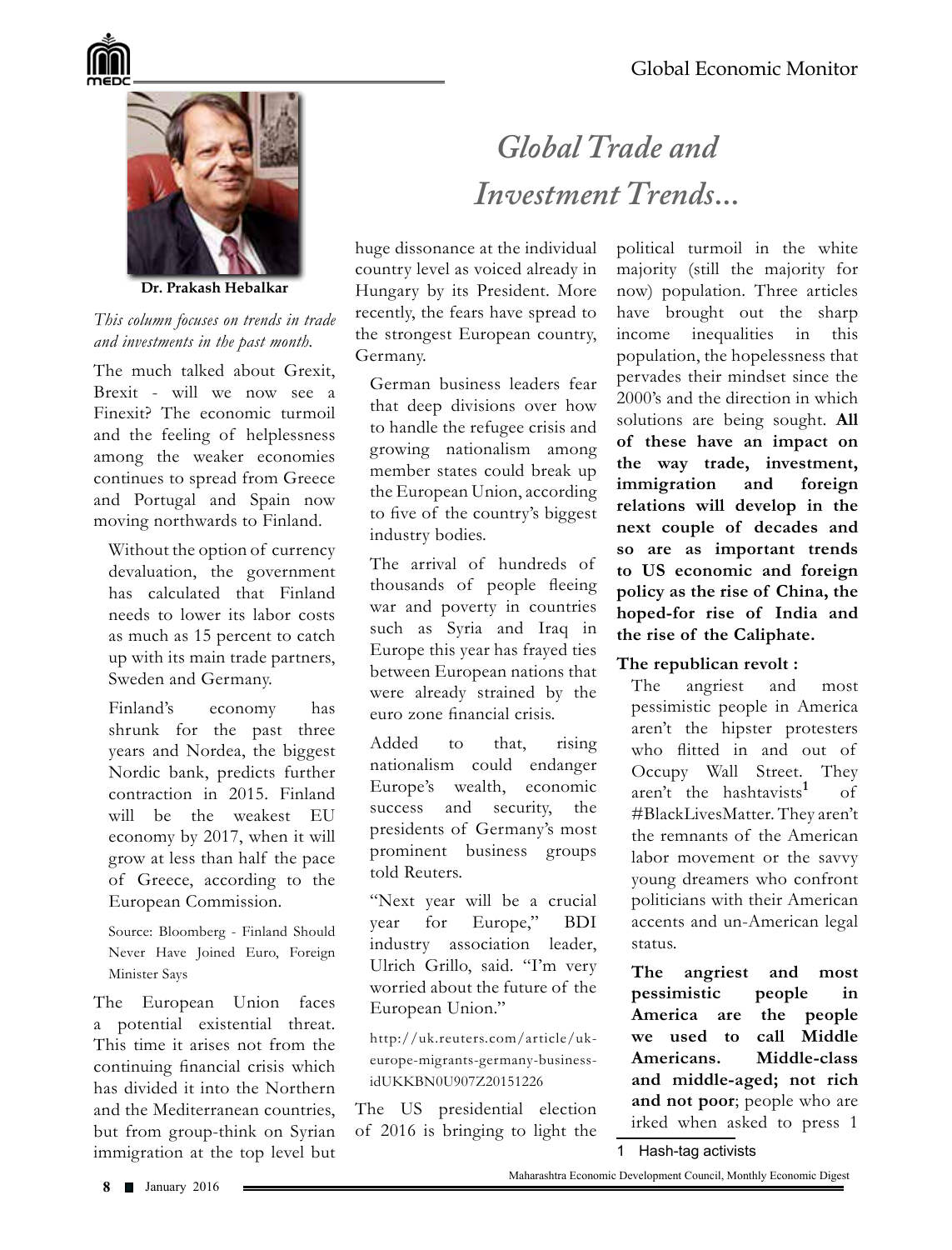for English, and who wonder how "white male" became an accusation rather than a description.

You can measure their pessimism in polls that ask about their expectations for their lives—and for those of their children. On both counts, whites without a college degree express the bleakest view. You can see the effects of their despair in the new statistics describing horrifying rates of suicide and substance-abuse fatality among this same group, in middle age.

**White Middle Americans express heavy mistrust of every institution in American society: not only government, but corporations, unions, even the political party they typically vote for the Republican Party of Romney, Ryan, and McConnell, which they despise as a sad crew of weaklings and sellouts.** They are pissed off. And when Donald Trump came along, they were the people who told the pollsters, "That's my guy."

http://www.theatlantic.com/ magazine/archive/2016/01/thegreat-republican-revolt/419118/

#### **Why America is turning left: If the lesson of the Reagan era had been that Democrats**

**should give a Republican president his due, the lesson of the Bush era was that doing so brought disaster.** In the Senate, Bush's 2001 tax cut passed with 12 Democratic votes; the Iraq War was authorized with 29. As the calamitous consequences of

these votes became clear, the revolt against them destroyed the Democratic Party's centrist wing. "What I want to know," declared an obscure Vermont governor named Howard Dean in February 2003, "is why in the world the Democratic Party leadership is supporting the president's unilateral attack on Iraq. What I want to know is, why are Democratic Party leaders supporting tax cuts?" By year's end, Dean—running for president against a host of Washington Democrats who had supported the war—was the clear front-runner for his party's nomination.

That's what happened to **Occupy Wall Street. The movement may have burned out, but it injected economic inequality into the American political debate.** (In the weeks following the takeover of Zuccotti Park, media references to the subject rose fivefold.) ...And without Occupy, it's impossible to understand why a curmudgeonly Democratic Socialist from Vermont is seriously challenging Hillary Clinton in the early primary states. The day Bernie Sanders announced his candidacy, a group of Occupy veterans offered their endorsement.

Arguably more significant than the Sanders campaign itself is the way Democratic elites have responded to it. In the late 1980s and the '90s, they would have savaged him. **For the Democratic Leadership Council, which sought to make the party more business-friendly, an avowed Socialist would have** 



**been the perfect foil. Today, in a Democratic Party whose guiding ethos is "no enemies to the left,"** Sanders has met with little ideological resistance. That's true not only among intellectuals and activists but among many donors. Journalists often assume that Democrats who write big checks oppose a progressive agenda, at least when it comes to economics. And some do. But as John Judis has reported in National Journal, **the Democracy Alliance, the party's most influential donor club, which includes mega-funders such as George Soros and Tom Steyer, has itself shifted leftward during the Obama years.** In 2014, it gave Warren a rapturous welcome when she spoke at the group's annual winter meeting. Last spring it announced that it was making economic inequality its top priority.

Moreover, the Occupy-Warren-Sanders axis has influenced **Clinton's own economic agenda, which is significantly further left than the one she ran on in 2008.** She has called for tougher regulation of the financial industry, mused about raising Social Security taxes on the wealthy (something she opposed in 2008), and **criticized the Trans-Pacific Partnership (a trade agreement she once gushed about)**. Overall, Vox's Matthew Yglesias has written, **Clinton appears "less inclined to favor a market-oriented approach than a left-wing**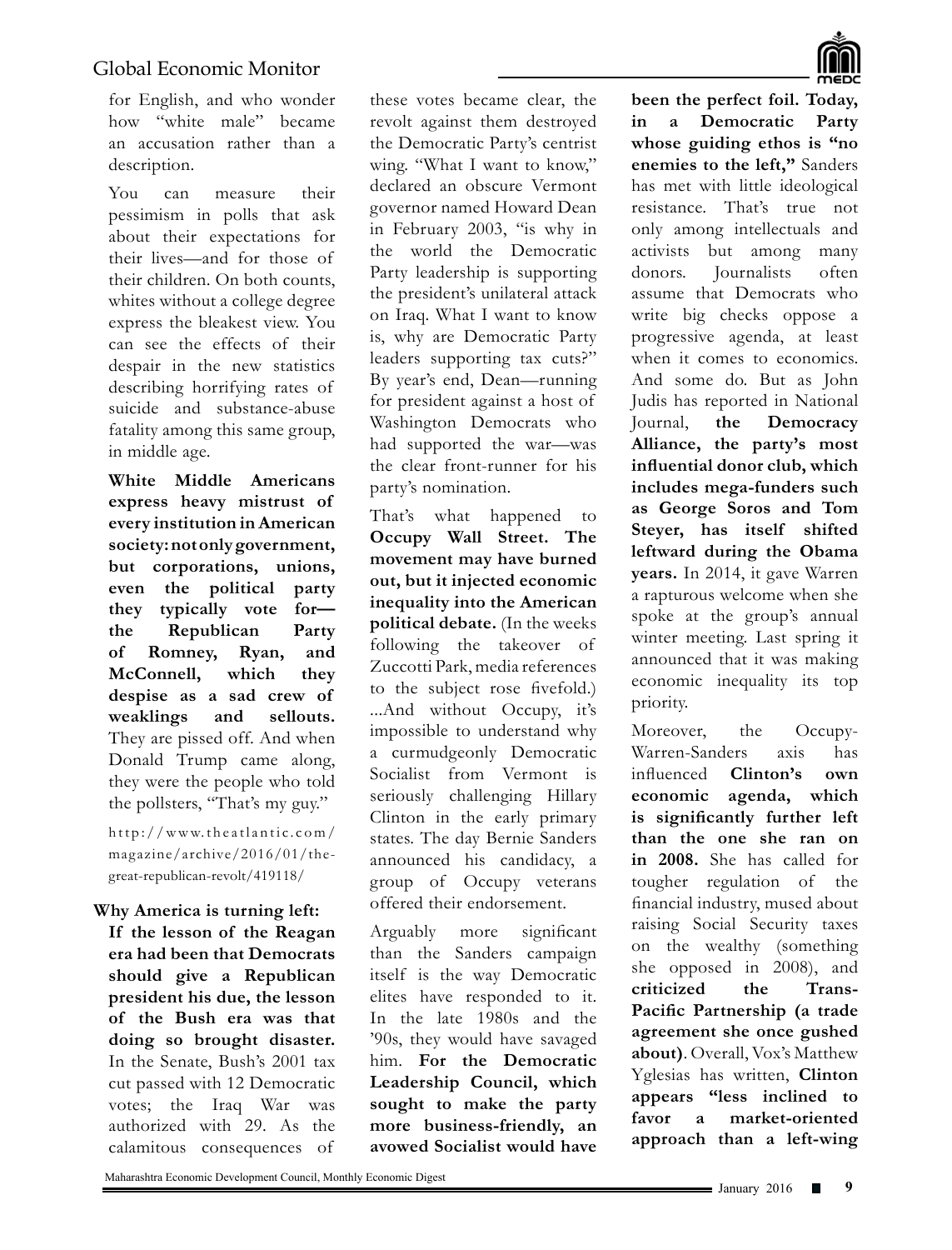

**approach, a real change from the past quarter century of Democratic Party economic policymaking."** Her "move to the left," notes Kira Lerner of Think Progress, "distances her policies from those of her husband and Obama." Peter Beinart**<sup>2</sup>** in the Atlantic Magazine

**The Inequalities in Education:** The truth is that the meritocracy was never more than partial. Visit any elite campus across our great nation, and you can thrill to the heart-warming spectacle of the children of white businesspeople and professionals studying and playing alongside the children of black, Asian, and Latino businesspeople and professionals. Kids at schools like Stanford think that their environment is diverse if one comes from Missouri and another from Pakistan, or if one plays the cello and the other lacrosse. Never mind that all of their parents are doctors or bankers.

That doesn't mean there aren't a few exceptions, but that is all they are. In fact, the group that is most disadvantaged by our current admissions policies are working-class and rural whites, who are hardly present on selective campuses at all. The only way to think these places are diverse is if that's all you've ever seen.

Let's not kid ourselves: The

2 Peter Beinart is a contributing editor at The Atlantic and National Journal, an associate professor of journalism and political science at the City University of New York, and a senior fellow at the New America Foundation.

college admissions game is not primarily about the lower and middle classes seeking to rise, or even about the upper-middle class attempting to maintain its position. It is about determining the exact hierarchy of status within the upper-middle class itself.

**This system is exacerbating inequality, retarding social mobility, perpetuating privilege**, and creating an elite that is isolated from the society that it's supposed to lead. The numbers are undeniable. In 1985, 46 percent of incoming freshmen at the 250 most selective colleges came from the top quarter of the income distribution. By 2000, it was 55 percent. As of 2006, only about 15 percent of students at the most competitive schools came from the bottom half. The more prestigious the school, the more unequal its student body is apt to be. And public institutions are not much better than private ones. **As of 2004, 40 percent of first-year students at the most selective state campuses came from families with incomes of more than \$100,000, up from 32 percent just five years earlier.** More broadly, they need to rethink their conception of merit. If schools are going to train a better class of leaders than the ones we have today, they're going to have to ask themselves what kinds of qualities they need to promote.

The changes must go deeper, though, than **reforming the admissions process. That might address the problem of mediocrity, but it won't address the greater one of inequality**. The problem is

#### Global Economic Monitor

the Ivy League itself. We have contracted the training of our leadership class to a set of private institutions. However much they claim to act for the common good, they will always place their interests first.

**High-quality public education, financed with public money, for the benefit of all: the exact commitment that drove the growth of public higher education in the postwar years.**  Everybody gets an equal chance to go as far as their hard work and talent will take them—you know, the American dream. Everyone who wants it gets to have the kind of mind-expanding, soulenriching experience that a liberal arts education provides. We recognise that free, quality K–12 education is a right of citizenship. We also need to recognise—as we once did and as many countries still do—that the same is true of higher education. **We have tried aristocracy. We have tried meritocracy. Now it's time to try democracy.**

*Don't Send Your Kid to the Ivy League*

*The nation's top colleges are turning our kids into zombies*

BY WILLIAM DERESIEWICZ – ex professor at Yale University

The New Republic, July 22, 2014

#### **profitechconsultants@ gmail.com**

*The author is a Public Policy consultant and President of ProfiTech, a strategic consultancy and also Member of the MEDC Economic Digest Committee*.

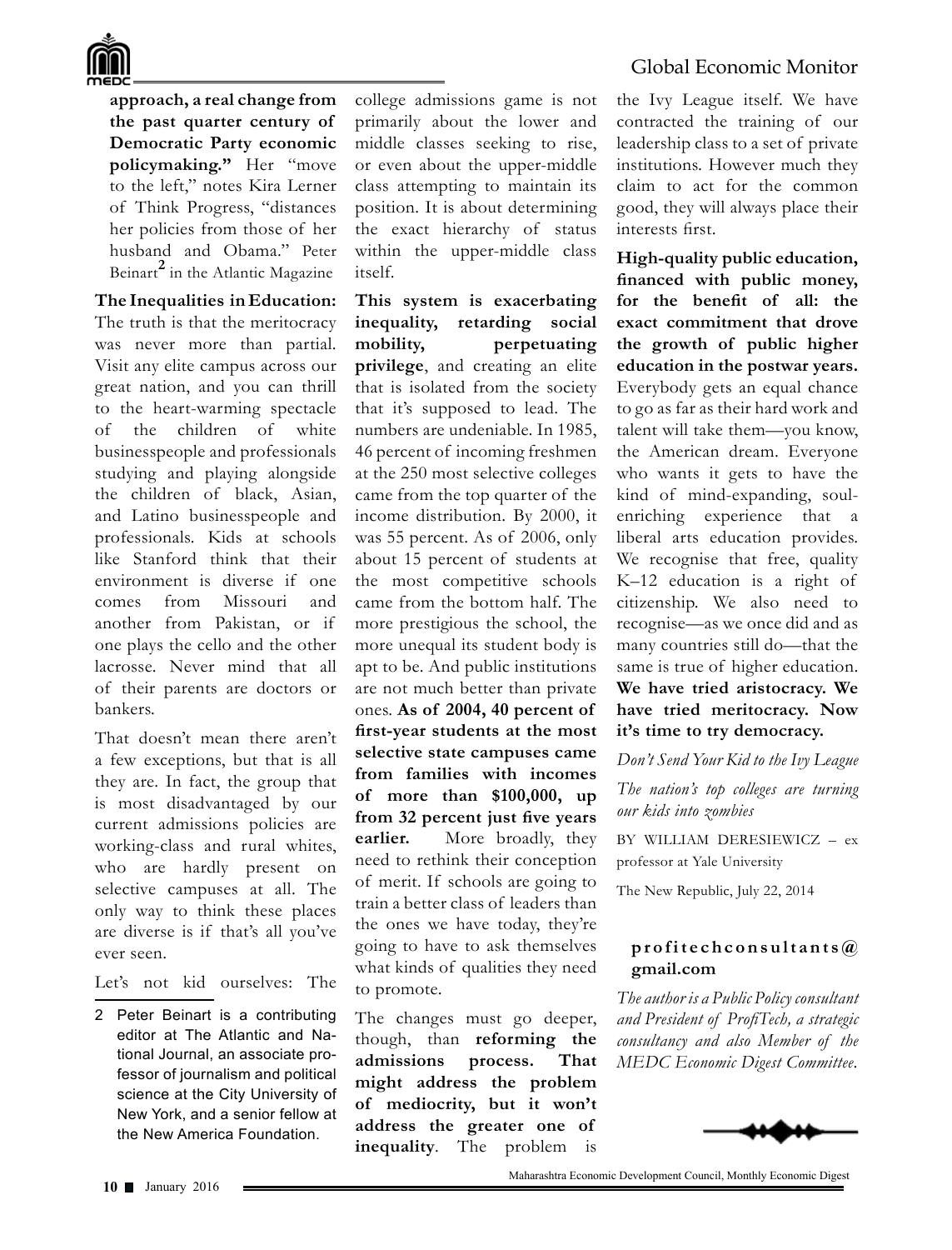



**Mr. Dilip Save**

The proposed Goods<br>and Services Tax<br>("GST" for short) is<br>one of the key activity on the and Services Tax ("GST" for short) is one of the key activity on the reform agenda. There will be a paradigm shift in the manner indirect taxes have been administered and collected. GST will subsume very many central and state indirect taxes to deliver a simple, equitable and comprehensive indirect tax structure for the country, and more importantly, integrate India into a common unified market.

Introducing value added tax in a large federal structure, like India, is fraught with challenges. It is not about the political process, but the platform of scheme and structure that would deliver the expected results and more importantly, getting it first time right. In the past few years, there has been a meaningful engagement between the stakeholders involving a lot of application of mind and thought. The result: evolution of a unique federal GST structure, a winwin proposition for all.

In the Indian context, GST would mean sharing a common

## *Goods and Services Tax (GST)*

tax base. Both the centre and the sates will be entitled to levy value added tax on goods and services. Such a change therefore demands amendment to the constitution. Apart from common tax base, the GST format proposes to adopt uniform law and structure for classification, levy, collection, input credit and administration.

Therefore, how do things change for the business going forward ? The answer simply stated : Logic, not tax, will guide the business decisions.

#### **Why GST:**

The present tax structure, as it evolved over the past sixty five years, has too many shortcomings: small tax base, multiple taxes and rates, high cost of administration, cascading effect of taxes and, above all, certain taxes (like, CST, Purchase tax) contrary to the very basic tenet of destination principle. GST is expected to address all the stated shortcomings by widening the tax base, providing dual tax structure, introduction of two rate structure (with minimum exemptions / concessions), removal of cascading effect of tax, ease of administration and compliance. Outcome: A level playing field for all, optimization of resources and integration of India into a common unified market.

#### **GST framework and structure:**

The scheme and structure of GST is expected to be simple. This coupled with effective administration and reasonable rates of tax (expected to be on par with most developing economies) will drive better compliance and higher revenue collection for both the centre and the states.

The taxable event in GST is "sale" or 'supply' of goods or service with tax finally flowing to the destination where the goods and service is finally consumed. The concept of 'supply' is unique and is expected to include all stock transfers, goods issued for processing/job-work, free issue for sampling, etc. Taxing of supplies under GST should be welcome for obvious reasons: ease of transfer of input tax credit to the destination state, no reversal or adjustment to input tax credit towards free goods or service and no obligation to maintain separate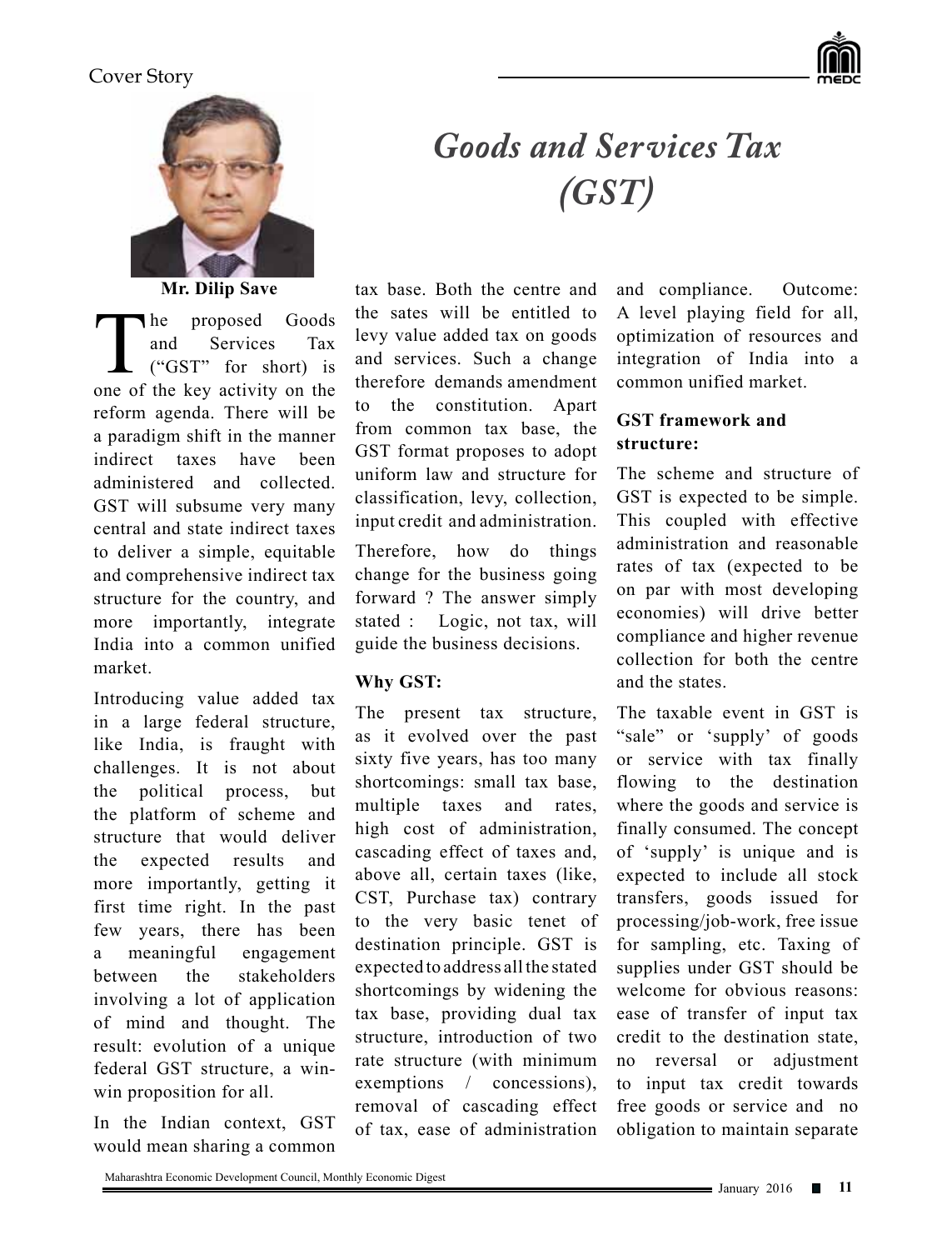

books of account for tax free goods.

As such, there would be no difference between 'goods' and 'service' under GST. The Harmonized System of Nomenclature (HSN) adopted for classification of goods under the present Central Excise and Customs law will be adopted for classification under GST as well. The definition of service is sought to be kept simple. What are not goods is defined to be a service, subject to certain exceptions. With minimal exemptions, disputes on classification would be substantially lower, if not avoided altogether. Alcohol beverages are sought to be kept out of GST. Petroleum and tobacco products will stand covered by GST two years down the line after GST is implemented and will attract additional 'sin' tax.

The scheme proposes duel tax structure: Central GST (CGST) and State GST (SGST) that would apply on every transaction of sale or supply. The CGST accruing to the Central Government and the CGST accruing to the State Government in which the consumption takes place. A separate mechanism is proposed to deal with interstate transactions. The interstate transactions will attract Interstate GST ('IGST' for short), a combination of CGST + SGST with mechanism to transfer tax to the central and state authority through a specially setup nodal agency.

The levels of income and consequent consumption will decide the revenue earnings of the states. With the states enjoying right to tax services, the tax base for the states should grow significantly. However, such a scenario, still raises concerns for the states in the North East, state of Punjab and Haryana, which will be addressed by the Central Government separately with suitable compensation package.



#### Cover Story

Value addition at every stage is proposed to be taxed and 'Transaction Value' will be the basis of valuation under CGST and SGST. Where transaction value is not available, the valuation rules, similar to those under the central excise, will facilitate valuation. 'MRP' as a basis will be irrelevant for valuation under GST. Nonetheless, the transaction value will be derived from GST for all such goods bearing MRP. Multiple price list based on the stage of value addition therefore appears to be an option worth examining.

The biggest benefit that GST offers is neutralization of input taxes, save and except those suffered on certain employee related expenses. The present Indirect tax structure results in a cascading impact of tax estimated to be around 5 - 7%. The effective tax impact is therefore far greater that the cumulative taxes the goods or service suffer. While this casts a huge burden on the consumers, it also severely impacts competitiveness of Indian exports.

#### **Challenges for Business:**

For the business, GST poses several challenges. These concerns if addressed effectively is sure to provide a business and competitive advantage.

The primary challenge for any business will always be continuity (of business)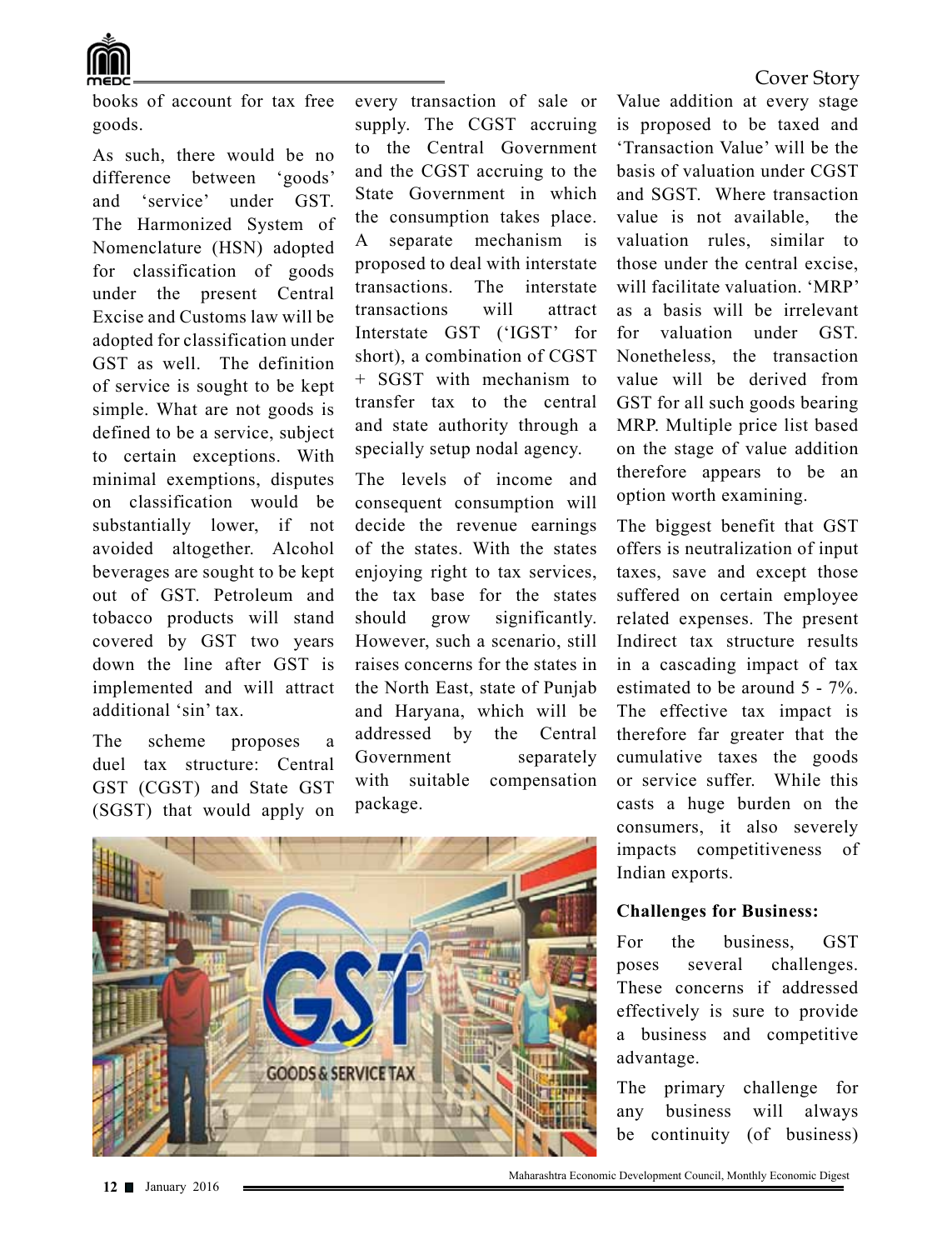

Every sector / industry will have some specific concerns arising from GST. Identifying and escalating them to the policy makers through the trade bodies need not be stressed. It is a common experience that engagement in the preparatory stage is always better and a neater option of redressal.

#### **Change Management :**

GST will demand paradigm shift in the manner business is conducted and managed. Every business process would need review and re-engineering for the simple reason that

there is a huge opportunity to leverage GST for business and competitive advantage.

The process of change management must be driven from the top and through formation of a cross functional team. The process will involve understanding and analyzing business impact, operational and financial, and redefine strategy across the supply chain starting from sourcing, to manufacture, distribution and sales. The supply chain shall also include the 'backend' (the feedstock suppliers to the suppliers) and the 'frontend' (distributors / stockists / sole selling agents). Unless the front-end and back-end are roped in and aligned, business continuity and benefits cannot be guaranteed.

#### **Journey so far:**

The journey so far has been of hope and despair. A lot of preparatory work has happened. The Constitution [122nd Amendment] Bill, 2014 has been passed by the Lok Sabha and now before the Rajya Sabha. After Rajya Sabha passes the Bill by 2/3 majority, the Bill will have to be ratified by 50% of the states. With logjam in Rajya Sabha, 1 June, 2016 also appears to be difficult.

Every delay is a missed opportunity. There is sufficient information on the public domain for businesses to get started and get into readiness to embrace GST as and when it comes.

#### **dilipmsave@gmail.com**

*The author represents Industry on the Advisory Committee to the Government of Maharashtra on GST. Mr. Save is also a practicing a tax consultant.*



All Members who are to pay their . membership subscription on 1st April 2015 and have not yet done .

 $so \dots$ 

#### "Can now pay on line" !!!

Visit the MEDC payment gateway at www.medcindia.com/online-payment/

- MEDC Monthly Economic Digest, Special Publications, Research Studies
- Annual Membership Subscription, New Membership, MEDC Digest Subscription
- Conference/Seminar Participation Fees, Conference Sponsorship
- Advt. in Special Study/Digest
- Donations

#### www.medcindia.com/online-payment/

Contact: Dy. Gen. Manager, MEDC, Tel.: 22819198 ; 22842206/09 ; Fax.: 22846394 ; Email : sureshg@medcindia.com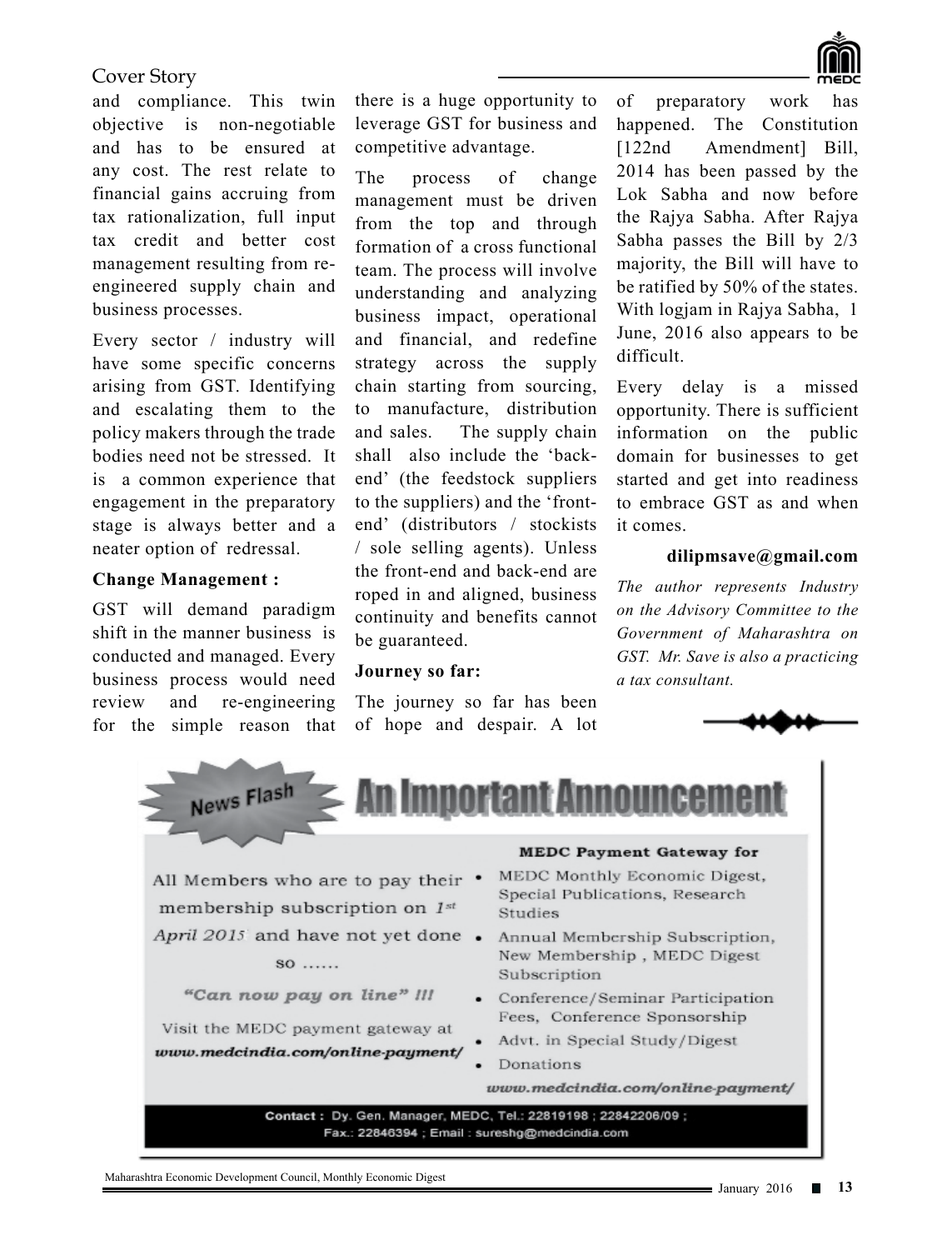



**Capt. Pramod Salvi**

**Homourable** President of MEDC has rightly expressed his views and reservations about GST in his of MEDC has rightly expressed his views and resent "From President's Desk-December 2015".

Unfortunately "GST bill" heading towards watering down it's very purpose through riders on some existing important taxes.

#### **Background:**

The world's governments have relied most heavily on indirect taxes for extra revenue. France was the first country to introduce GST in 1954. Worldwide, Almost 150 countries have introduced GST in one or the other form till now.

Most of the countries have a unified GST system.

In India, GST was to have been in place five years ago which was initiated by earlier Finance Minister Mr. Chidambaram . The Constitution (One Hundred and Twenty Second Amendment) Bill, 2014, conferring concurrent taxing powers on the Union as well as the States was rolled out in December 2014 and approved in the Lok Sabha in May 2015.

Brazil and Canada follow a dual system. In China, GST applies only to goods and the provision of repairs, replacement and processing services. GST rates in Australia is 10%, France 19.6%, Canada 5%, Germany 19%, Japan 5%,Singapore 7% and New Zealand 15%.

## *Goods and Services Tax (GST)*

Indian government is considering pegging the rate of GST from 20% to 23% that is well above the global average rate of 16.4% for similar taxes,

The benefits of GST would be more for the manufacturing sector. However, going by experience of other countries, there will be short term impact of GST. GST triggered inflation for few years in some of the countries.

#### **GST is a centralized tax:**

GST bill, when passed, will become the single most important tax reform after 1947, wherein the Centre and the State will jointly put in a system of near perfect modern Indirect Tax collection.

Originally GST was supposed to replace all these taxes. In other words only one tax, only at the national level by the central government. GST is levied at the final point of consumption and not at the manufacturing stage. At present, separate tax rates are applied to goods and services. GST will replace Central taxes like, Central Excise duty, Additional Excise duty, Service tax, Additional Custom duty and Special Additional duty and State level taxes like, VAT or sales tax, Central Sales tax, Entertainment tax, Entry tax, Purchase tax, Luxury tax and Octroi.

GST would bring in more revenue to the government. Currently, there are a lot of slippages in taxes. With just one authority managing the tax, collections are supposed go up. Since the tax would be charged on a consumption basis and not on manufacturing, states poor in manufacturing would benefit.GST will be reform for Indian economy by developing a common Indian market and reducing the cascading effect of tax on the cost of goods and services.

The power to make laws in respect of supplies in the course of inter-State trade or commerce will be vested only in the Union government. States will have the right to levy GST on intra-State transactions including on services. Members of GST Council comprised of the Central and State ministers in charge of the finance portfolio. Administration of GST will be the responsibility of the GST Council, which will be the apex policy making body for GST.

Centre will levy IGST on inter-State supply of goods and services. Import of goods will be subject to basic customs duty and IGST.

#### **Fractured GST BILL**

In original form GST was to completely change indirect taxation.

However in present proposed format :

1) It does not include taxes on alcohol for human consumption. Unlike Petroleum products there is no scope for liquor, bringing it into the GST. It will need another constitutional amendment with two-thirds majority in Parliament and ratification by states. It could be said that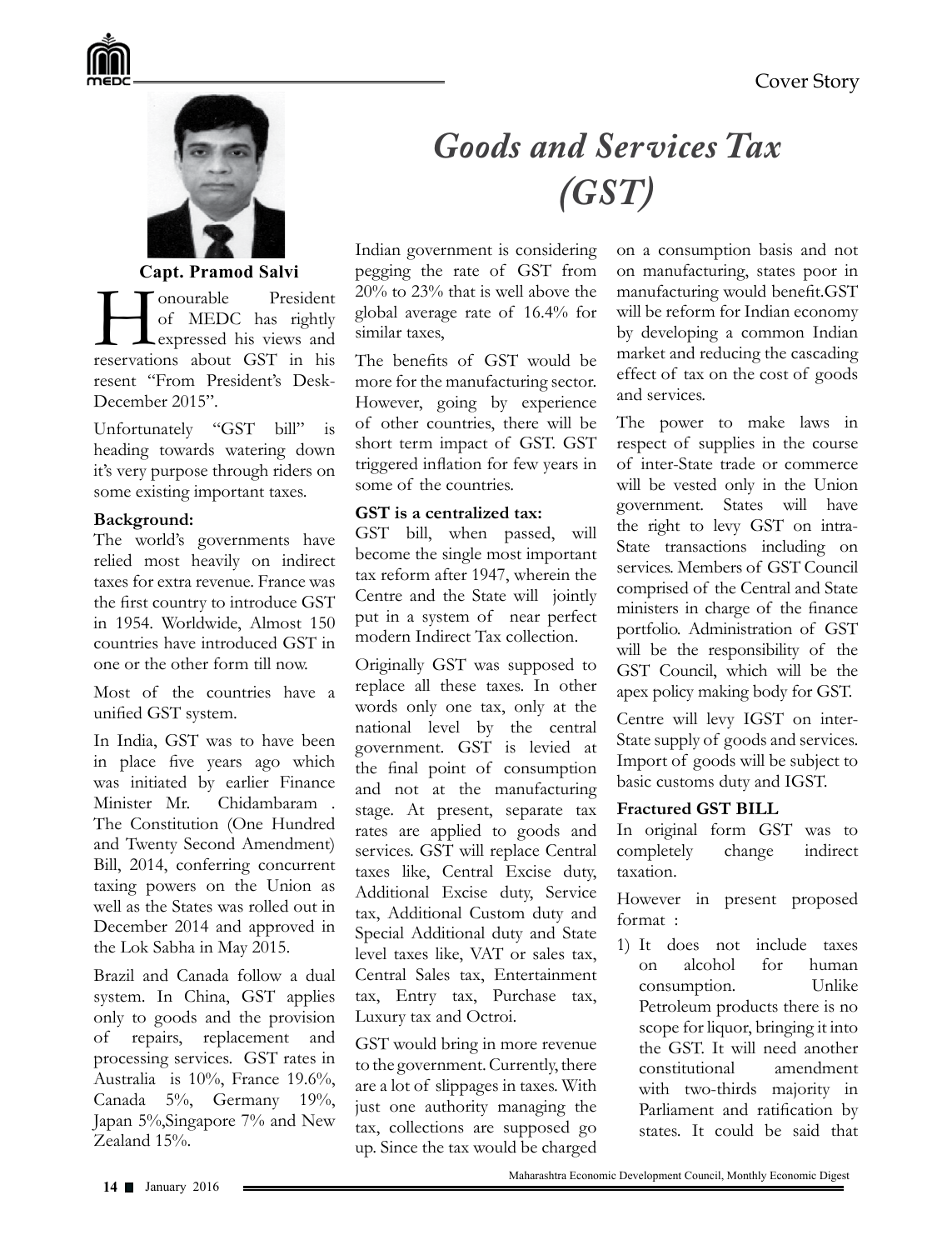wasted interest of all involved have made sure that this important tax remains out side GST and outside Central's control as if India is divided in to 29 plus ( states plus union territories) independent countries.

- 2) GST will not affect taxes on Petroleum and petroleum products i.e. crude, high speed diesel, motor spirit, aviation turbine fuel and natural gas till further changes are as and when are made by GST council. The Bill says petroleum can be brought under the GST should the proposed GST Council agree.
- 3) There could be 1% origin based additional tax which could be levied on inter-State supply of goods. The revenue from this tax is to be assigned to the Origin State. This tax is proposed to be levied for initial such period as recommended by the GST Council. The bill provides for 1 percentage point extra tax on goods for at least two years. This extra revenue will go to the state from which the goods originated, or where it was manufactured.
- 4) There is Provision (not firm commitment ) for removing imposition of entry tax / Octroi across India.

Taxes charged by states namely: Entertainment tax on movie and theatre are proposed to be replaced by GST. However taxes on entertainment at panchayat, municipality or district level to continue.

- 5) GST may be levied on the sale of newspapers and advertisements.
- 6) Stamp duties, will be levied by the States.

Some states may lose some revenue because of the introduction of GST. The bill allows for compensation for revenue loss to states for a period of 5 years. GST will be levied on buyers of goods and services, or where the service is consumed. This means big consumer states such as Uttar Pradesh, West Bengal and Kerala will get a high share of the taxes. Manufacturing states such as Maharashtra, Tamil Nadu and Gujarat will lose out on revenues.

Liquor has been kept out of GST by states because it contributes over Rs 90,000 crore to state governments' revenue. States want to maintain control over taxability of alcoholic beverages. The liquor industry is the second largest contributor to State government exchequers, contributing more than 90,000 crore in taxes per annum. Not having uniformity in the regulations of different States makes it difficult for the manufacturer and seller to work with complex system. The credit of various duties/taxes paid by the manufacturer is not available as a set-off from excise duty which adds to the cost of the manufacturer. The same is true for discharge of VAT liability, wherein the excise duty is not eligible for set-off. This leads to the tax cost being the major component of the final cost to the consumer.

Disparity of state excise duty rates is very big loss to the state of Maharashtra through illegal cross border trade. Excise duty of liquor in neighboring states and union territories such as Goa, Daman and Diu are very low than that of Maharashtra. (If you divide number of liquor bottles produced in Goa by population of Goa it comes in "bottles" per capita consumption per day).

International best practices support taxation of Alcoholic Beverages under GST. GST will also substantially reduce illicit liquor and illegal production by establishing controls on manufacture and movement. If GST subsumes state excise duty, there will be uniform tax all over country and Maharashtra and other states and country will stand to gain. The economic distortion caused due to varied taxes on alcohol can be removed by a comprehensive tax system, paving the way for an efficient and effective tax administration. GST will also substantially reduce illicit liquor and counterfeiting by establishing stringent controls on manufacture and movement.

#### **Summary :**

Proposed model of GST is not the best we could have had.

However the fact remains that we should not remain with outdated complicated system of indirect taxation we have been working with it since our independence.

We should go ahead with even the compromised GST and work towards further refining of GST by taking 29 plus states in confidence and making them understand that what is in interest of nation will also be in interest of states in longer term. With GST in place over the period we will reach better GDP growth with better prosperity for all involved. GST council should further reform and bring all the taxes under it's umbrella in time bound manner for stronger India.

#### **capt@alfasai.com**

*The author is the Chairman of Alfa Group of Companies, Mumbai* 

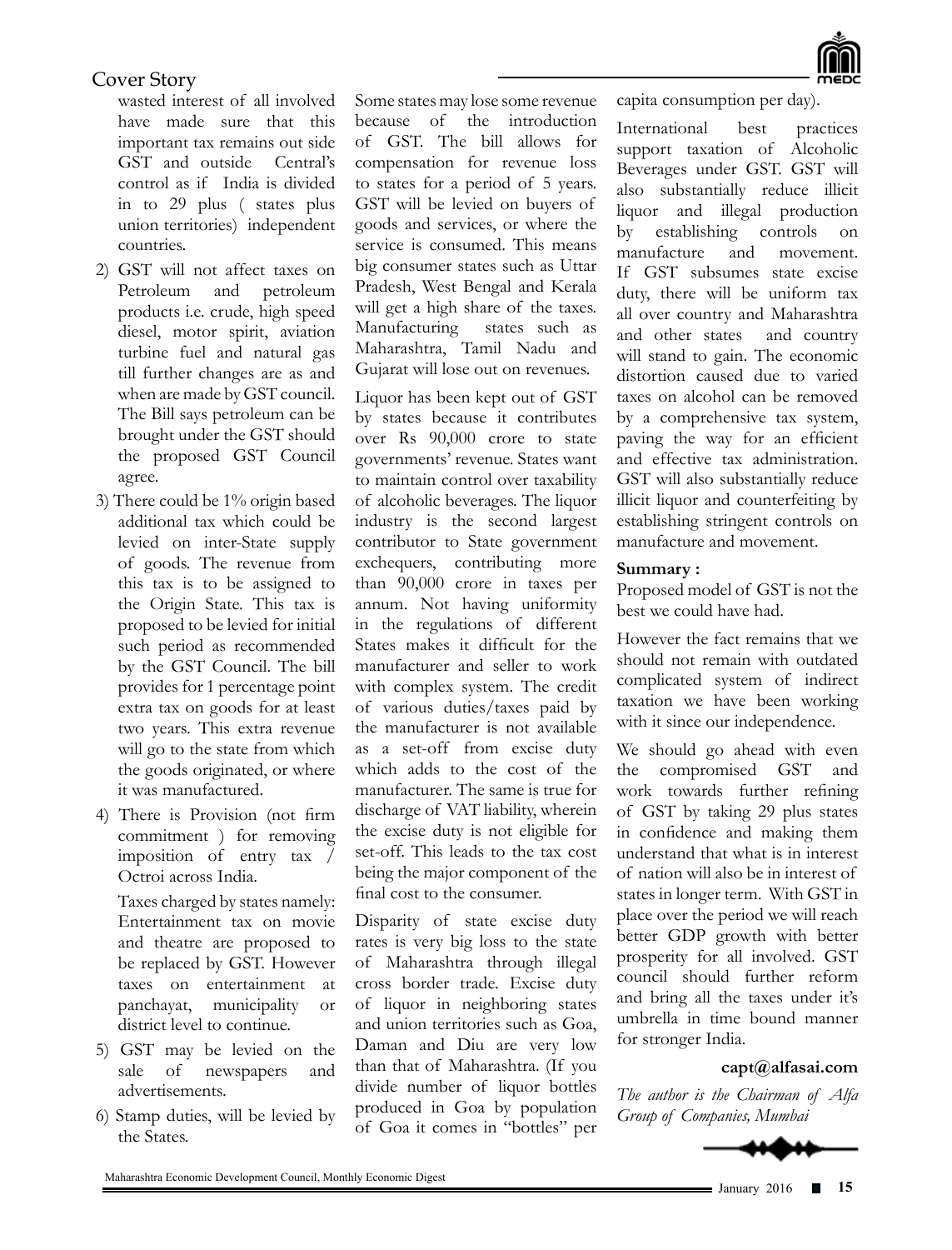



### *Goods and Services Tax in Canada*

#### **INTRODUCTION**

Many countries in the world have a single tax applicable throughout the country. However, the federal countries like Canada, a dual GST system is prevalent whereby GST is levied by both the federal and state or provincial government .Taxation is a mechanism used by all levels of government in Canada to collect revenue in order to finance government programs and services. Taxation is a compulsory payment imposed on individuals, businesses, organizations, and property. The GST is a sales tax which applies to final consumption at a fixed rate of 7%. Whereas the former FST was a hidden tax on the manufacture of goods, including those exported for foreign consumption, the GST is a visible tax on the value added at each stage of production and distribution of goods and services– which makes it a multistage tax– and applies only to consumption within Canada.

#### **APPLICATION OF GST IN CANADA**

The GST is applied to most goods and services exchanging hands between individuals, businesses, and organizations. However, some things are excluded (or partially excluded) from the GST's application. These exclusions usually involve goods and services that governments desire to keep cheaper for lower income individuals and families.

There are two types of GST exclusions: tax-free and tax-exempt

"Tax-free" exclusions include goods and services where no GST is assessed throughout the life of the product. Final consumers are not charged GST when they purchase these products from distributors. Moreover, vendors are entitled to Input Tax Credits at the production and distribution stages. As a result, the good or service is completely

free taxation, at least with respect to the GST. Examples of tax-free exclusions include basic groceries, prescription drugs, and medical devices.

"Tax-exempt" exclusions include goods and services where the GST is charged at the production and distribution stages, but not at the final retail stage. In other words, final consumers of products are not charged GST on their purchases. Manufacturers, wholesalers, and retailers. However, are assessed GST in their production and distribution of the good or service, and are prohibited from claiming an Input Tax Credit. As such, some GST is embedded in the final price of the good or service; However, it is lower than it would otherwise be under the regular GST regime. Examples of tax exempt exclusions include residential rents, health and dental care, and educational services.

Finally, lower income individuals and families are entitled to some GST relief on goods and services that are normally taxed under the GST. These people can claim a refundable tax credit on some of the GST they paid over the course of the year. This tax credit is given to people when they submit their personal income taxes, and is based on their annual earnings.

#### BASIC STRUCTURE OF GSTs

GST is sales tax, meaning that it is a charge on the exchange (or "sale") of goods and services between individuals, business, and organizations. As a sales tax, there are several basic elements that characterize the GST.

First, the GST is aconsumption sales tax, meaning that the party purchasing the product (the consumer) is responsible for paying the tax, as opposed to the "seller" of the product. If you purchase a book from a bookstore, for example, you

#### **- MEDC Research Team**

(as the consumer) are charged the GST in that particular transaction. This principle operates at all stages of production and distribution. Whenever a transaction occurs, be it at the manufacturing, distribution or retail stage, the party purchasing the good or service is required to pay the GST.

Second, the GST is apercentage consumption tax, meaning that the amount of tax you pay is based on a certain percentage of the sale cost (before taxes) of the good or service you have purchased. As of June 2007, the GST was a six percent tax;Meaning that consumers were required to pay a tax of six percent of the sale cost of the good or service they purchased.

Third, the consumer pays theGST, while the seller or vendor is responsible for collecting andremitting the GST to the government. The consumer who purchases the book pays the GST to the bookstore and the bookstore remits it to the government at a later date. Over the course of the tax year, vendors in Canada are responsible for keeping track of how much GST they have collected and then sending that amount to the government.

#### **GST TO OVERCOME THE TAX REGIME DIFFICULTIES**

The very notion of the GSTsparked instant controversy across the country. Much of the controversy centred on perceptions the GST was tax grab by government, and that it would be a regressive form of taxation, meaning that it would hit lower income individuals and families harder than wealthier ones. While,The GST is a special sort of sales tax, commonly referred to as a valueaddedsales tax. This type is distinctive in that it only taxes the monetary value added to a product at different stages of the production process. This is significant in that it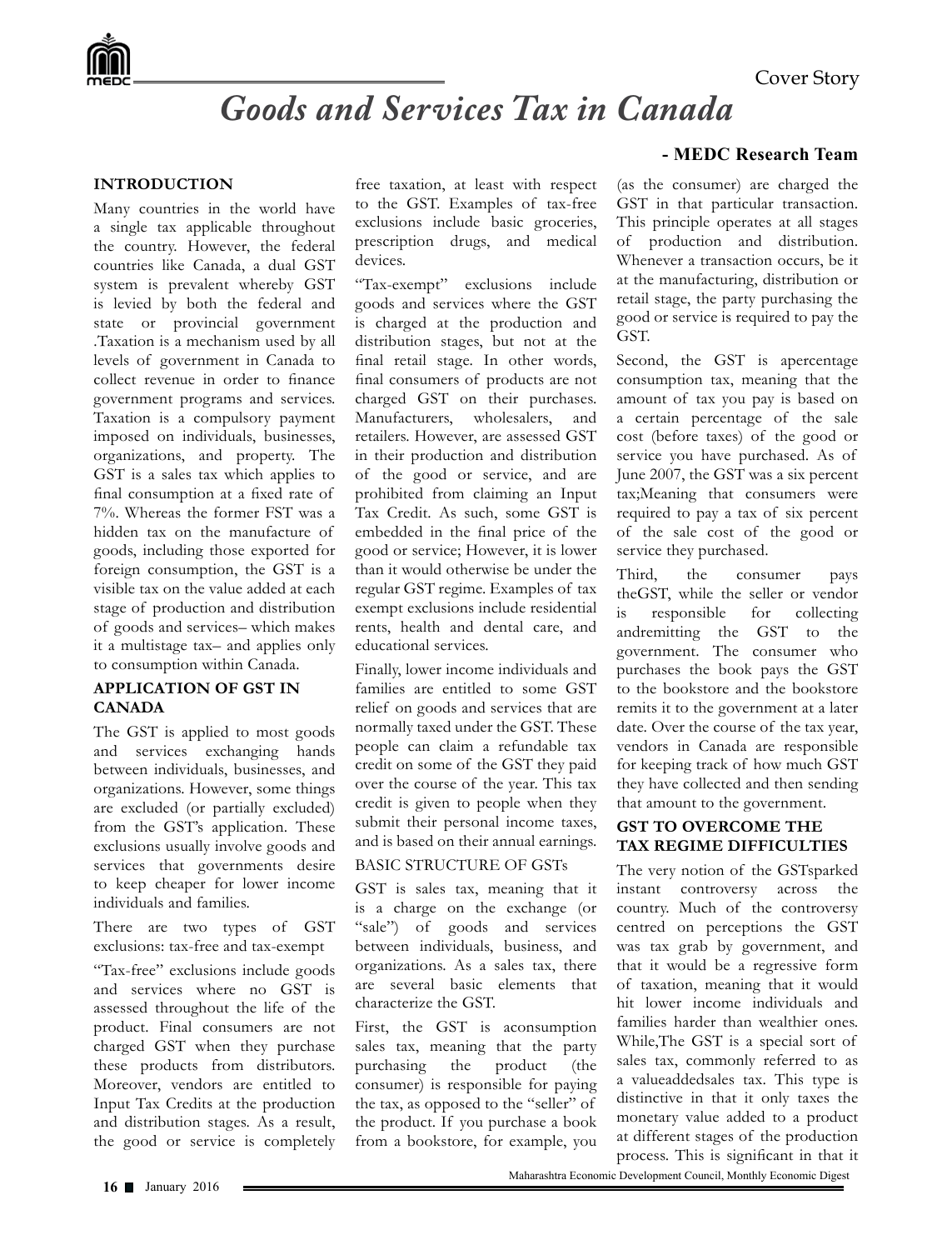overcomes the problem of cascading taxation that can plague other sorts of sales tax. What exactly is cascading taxation? Consider a sales tax that is applied whenever a good or service exchanges hands. As such, a situation would occur in which the tax is applied multiple times in a product's life. Take, for example, a television. Firstly, the television must be made bya manufacturer, who purchases a number of inputs during the production process, such as raw materials and equipment. In purchasing these inputs, the manufacturer must pay a sales tax. This process continues through the wholesaling and retail stages. When a wholesaler purchases the television from the manufacturer, they have to pay tax in that transaction. When the retailer purchases the television from the wholesaler, another tax charge is applied. Finally, when you purchase the television from your local retailer, you again are charged a tax. This layering of sales tax can significantly increase the final sales price of a good or service, as each party in the cycle (manufacturer, wholesaler, and retailer) must increase the price of the product to recoup the tax they paid. Making matters even worse, tax is being paid on tax. This process of paying tax on tax is repeated when the retailer purchases the product from the wholesaler, and again when the final consumer purchases it from the retailer.

Valueadded taxes, such as theGST, overcome this problem of cascading taxation through a system of Input Tax Credits. Under this system, sellers or vendors of goods and services are provided with tax credits equalling the amount of GSTthey paid during their normal business. Manufacturers, for example, receives a tax credit for all the GST they paid when purchasing inputs in the manufacturing process. Wholesalers and retailers, similarly, receive tax credits for all the GST they paid when purchasing their stock. The only group that does not receive a tax credit is the final consumer, who purchases the product for consumption as opposed to using it as input for production or distribution.As a result of this Input Tax Credit, there is no layering ofGST. Manufacturers, for example, are able to recoup theGST they paid in the production process through the system of Input Tax Credits. As such, they are not forced to increase the price of their product when selling to wholesalers. Similarly, wholesalers do not need to increase their price when selling to retailers, or retailers when selling to the final consumer.

#### **GST IN INDIA, IMPACT ON INDIA'S INTERNATIONAL TRADE**

Traditionally India's tax regime relied heavily on indirect taxes including customs and excise. Revenue from indirect taxes was the major source of tax revenue till tax reforms were undertaken during nineties. The major argument put forth for heavy reliance on indirect taxes was that the India's majority of population was poor and thus widening base of direct taxes had inherent limitations. Another argument for reliance on indirect taxes was that agricultural income was not subjected. The ongoing tax reforms on moving to a goods and services tax would impact the national economy, international trade, firms and the consumers. However, there has not been much work on the impact of tax reforms on India's international trade. The impact of introducing comprehensive goods and services tax (GST) on economic growth and international trade; changes in rewards to the factors of production; and output, prices, capital, employment, efficiency and international trade at the sectorial level to central income tax and there were administrative difficulties.Tax policies play an important role on the economy through their impact on both efficiency and equity. A good tax system should keep in view issues of income distribution and, at the same time, also endeavour to generate tax revenues to support government expenditure on public services and infrastructure development. Cascading tax revenues have



differential impacts on firms in the economy with relatively high burden on those not getting full offsets. Such domestic and international factors lead to inefficient allocation of productive resources in the economy. This results in loss of income and welfare of the affected economy. For a developing economy like India it is desirable to become more competitive and efficient in its resource usage. Apart from various other policy instruments, India must pursue taxation policies that would maximise its economic efficiency and minimise distortions and impediments to efficient allocation of resources, specialisation, capital formation and international trade.

#### **CONCLUSION**

Canada could offer a good model for India, which needed to overhaul its tax regime. The current system of revenue collection in India, a legacy of the post-Independence period, is not working, and there are enormous gaps between where India needs to be and where it is right now. Even though, Canada and India approach GST as a measure to improve the competitiveness of the economy/ exports, there is a stronger case for India to rationalize its multiple and uncoordinated taxes. Canada with a unitary system of tax collection lends itself to variations in the rates of taxes. Multiple agencies in India call for a unitary data base and unified tax rate. India therefore has to achieve a synchronous shift to GST unlike Canada which is doing it incrementally. GST is expected to yield significant tax buoyancy for India despite lower incidence of tax, on account of higher compliance, which was not the case with Canada. Both Canadian and Indian models are far from being elegant at present. Origin based taxes introduce an additional contentious issue for India.

#### **singh.naina1512@gmail.com**

*Ms. Naina Singh is the Trainee Economist in MEDC*

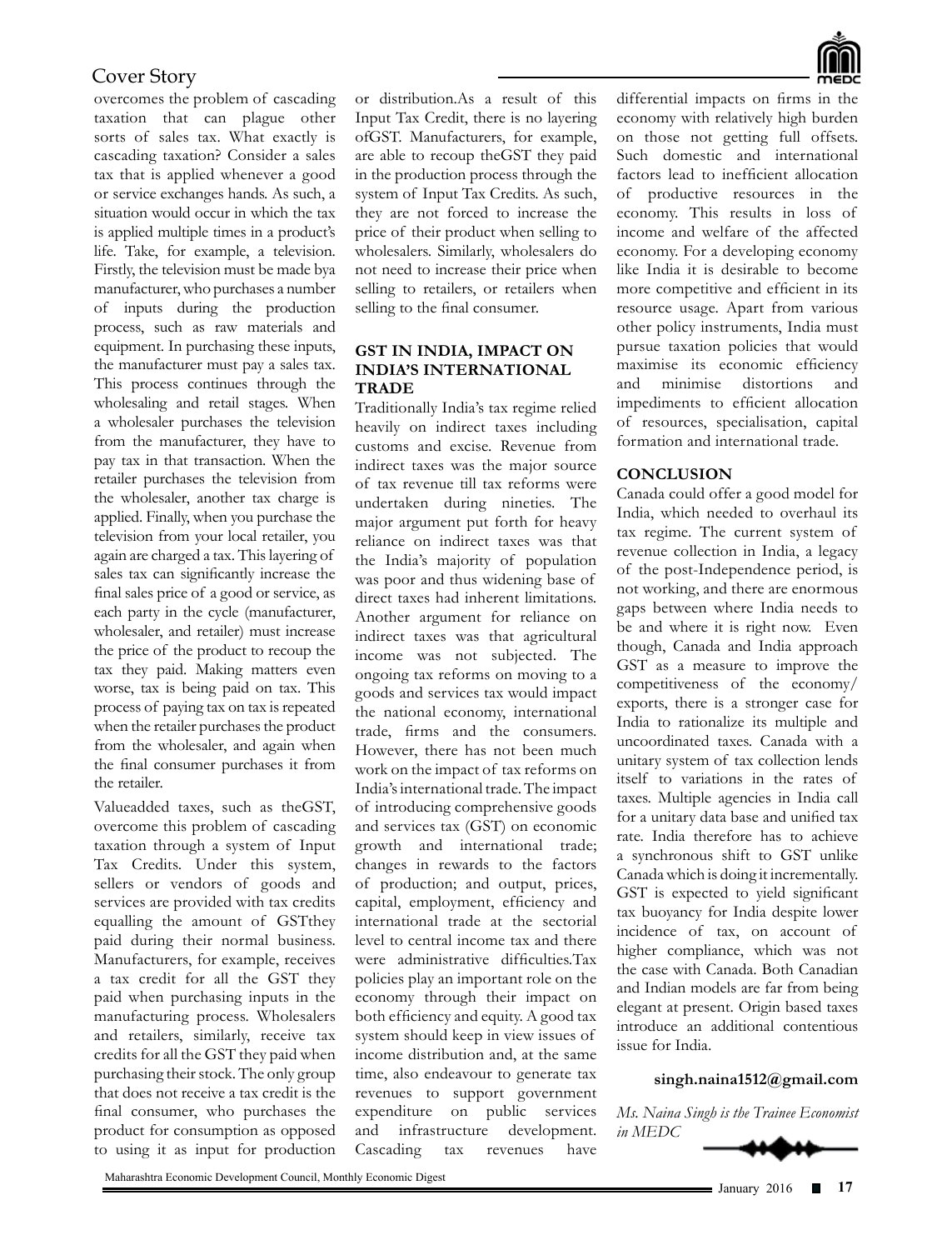

### *Goods and Services Tax in Australia - Implications and Impact*

#### **- MEDC Research Team**

The implementation of the<br>much-talked-about Goods and<br>Services Tax a comprehensive<br>tax on manufacture, sale and much-talked-about Goods and Services Tax a comprehensive manufacture, consumption of goods and services at national level in India has failed due to Parliament logjam and political failure to pass GST Bill 2015. This political failure was due to Congress's obstructions because the BJP too took the obstructionist path when UPA was in power, including on the critical GST Bill, so it is being paid back in the same coin.

The spread of Value Added Tax (VAT) or Goods and Services Tax (GST) system of Indirect taxes across the globe is showing an increasing trend with more than 160 countries, including 33 of the 34 member countries of Organization for Economic Cooperation and Development (OECD), employing VAT as the preferred form of consumption tax. The international scenario also does not show a smooth sailing in implementation of this indirect tax reform. Implementation of New Tax System package in Australia including New Tax System (Goods and Services Tax) Act, 1999 is considered as a landmark change to the Australian tax system.

#### **General Political rationale for introducing Goods and service tax in Australia:**

The goods and services tax (GST) in Australia is a value added tax of 10% on most goods and services sales. GST is levied on most transactions in the production process, but is refunded to all parties in the chain of production other than the final consumer.

The tax was introduced by the Howard Government and commenced on 1 July 2000, replacing the previous federal wholesale sales tax system and designed to phase out a number of various State and Territory Government taxes, duties and levies such as banking taxes and stamp duty.

The idea for a broad-based consumption tax was first proposed by then federal treasurer Paul Keating at the 1985 Tax Summit but was dropped at the behest of then Labor Prime Minister Bob Hawke after pressure from the ACTU, welfare groups and business, which did not like its association with proposals for capital gains and fringe benefits taxes.

The idea was revived in 1991 by the opposition Liberal-National Coalition led by Dr John Hewson, and a GST was the centerpiece of the opposition's "Fightback!" platform at the 1993 election. The opposition had difficulty explaining the policy, as exemplified by Hewson's famous Birthday Cake Interview, and Labor prime minister Paul Keating's campaign exploited public distrust of a GST, which was considered a factor in the opposition's surprise loss of the "unloseable" 1993 election. In 1994 the Liberals decided to discard the remnants of "Fightback!" and Alexander Downer replaced Hewson as Liberal leader.

#### **Politics and process of Implementing Goods and Service Tax in Australia:**

John Howard was re-elected leader of the Liberal party in 1995, and pledged "never, ever" to introduce the GST. Howard led the Liberal-National Coalition to a large victory in the 1996 federal election. However, before the 1998 election, Howard proposed a GST that would replace all existing sales taxes, as well as applying to all goods and services. At the election, the Howard Government suffered a swing against it of 4.61% at the election,

achieving a two-party-preferred vote of only 49.02%, compared with Labor on 50.98%. Nevertheless, the incumbent government retained a majority of seats in the lower house and Howard described the election win as a "mandate for the GST". Lacking a Senate majority, and with Labor opposed to the introduction of the GST, the government turned to the minor parties such as the Australian Democrats to gain the necessary support to get the necessary legislation through the Senate.

A prominent selling point of the legislation was that all the revenue raised by the GST would be distributed to the states. In 1999 an agreement was reached with the state and territory governments that their various duties, levies and taxes on consumption would be removed over time, with the consequent budget shortfall being replaced by GST income distributed by the Commonwealth Grants Commission. Furthermore, federallylevied personal income tax and company tax was reduced to offset the GST.

During the 1998 election campaign, the leader of the Australian Democrats, Meg Lees, stated that her party was opposed to a GST unless food, books and tourism packages sold offshore were exempt, and other compensating tax measures were implemented. The government initially stated that exemptions to the GST were not possible, and looked most likely to pass the GST legislation with the support of independent Senator Brian Harradine. However a compromise was eventually reached with Lees, involving most basic food items being exempt from the GST, the GST on library purchases of books being refunded, a temporary 8% refund on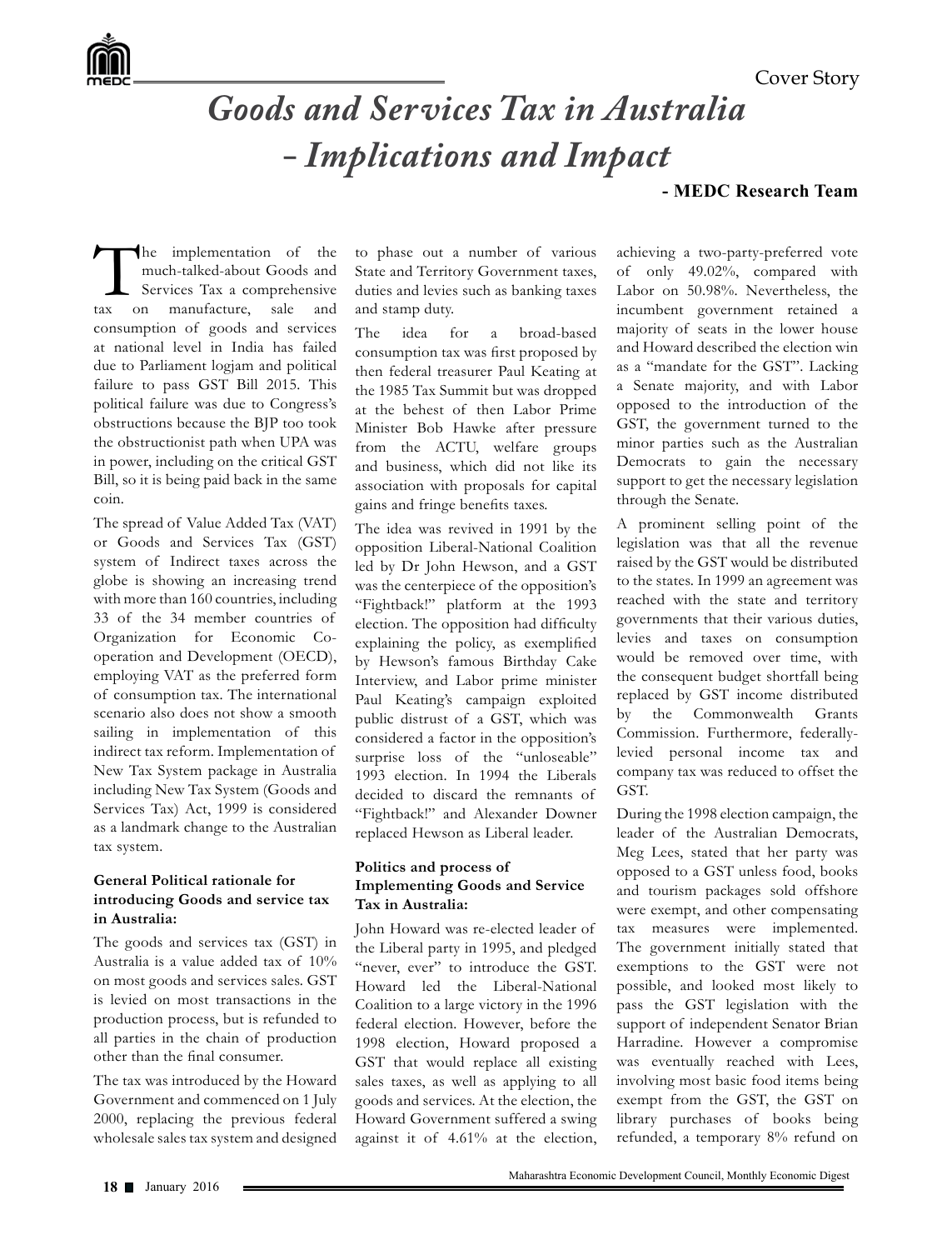school textbooks, increases to welfare payments, and greater powers to the ACCC to oversee the implementation of the new tax regime. A proposal to exempt tampons from the GST was dismissed by Howard. The legislation was passed on 28 June 1999 as A New Tax System (Goods and Services Tax) Act 1999. It gained assent on 8 July 1999 and came into operation on 1 July 2000.

John Howard had said that the "GST would never become part of Liberal Party policy", but his change of heart would become apparent in the lead-up to the 1998 campaign. It was passed by the Senate in June 1999 in a heavily amended form. The Leader of the Democrats, Meg Lees, viewed the dilution of the GST legislation as a success, but the issue split the Democrats, with Senators Natasha Stott Despoja and Andrew Bartlett voting against the GST. The move triggered infighting amongst the Democrats, and while the Democrats performed reasonably well in the 2001 federal election when Stott Despoja was party leader, the infighting worsened, resulting in Stott Despoja being forced out of the leadership and the loss, at the 2004 federal election, of the balance of power they once held in the Senate. The annihilation of the Democrats was completed at the following election in 2007 when they lost all their remaining seats, with the Australian Greens becoming the major third party.

Australian Labor Party leader Kim Beazley continued to oppose it during the Howard government's second term. During the2001 election campaign, Labor made a 'GST rollback' a centerpiece of its election platform. Labor attempted to reprise the effects of the birthday cake interview by deriding the application of GST to cooked and uncooked chickens, but failed to ignite public response to the limited scope of the rollbacks applying only to gas and electricity bills. Labor lost the election, and though the 11 September attacks and the so-called Tampa affair dominated the campaign, the loss would effectively end all serious opposition to the GST.

In early 2006, the New South Wales State Government and the Federal Treasurer Peter Costello launched adversarial advertising campaigns concerning distribution of the GST to the states. New South Wales Treasurer Michael Costa argued in full-page newspaper advertisements and on televised commercials that New South Wales consumers paid A\$13 billion in GST but received only A\$10 billion back from the Commonwealth Grants Commission, and therefore New South Wales was subsidizing resource rich states like Queensland and Western Australia. A Bill was introduced that gave the federal government no obligation to hand back revenue earned by that state to be divided to other non-performing states. Unlike the GST, sales tax revenue went back to the State that generated the sales tax.

The federal government counteracted with its own advertising campaign which claimed that New South Wales had breached its contractual obligations under the 1999 GST Agreement by continuing to charge unfair stamp duties and land taxes, which were supposed to have been abolished. After weeks of intense media and public pressure, the New South Wales State Government announced in its budget that it would reduce stamp duty and land tax, but critics argued that the State Government did not go far enough with much broader tax reform in New South Wales required to help encourage investment and business that had been forced elsewhere due to an unfavorable New South Wales business environment. This was in response to the Commonwealth allowing another A\$72 million in grants to New South Wales, in addition to existing annual increases.

#### **Difficulties in implementation of GST in Australia:**

Critics have argued that the GST is a regressive tax, which has a more pronounced effect on lower income earners, meaning that the tax

consumes a higher proportion of their income, compared to those earning large incomes. However, due to the corresponding reductions in personal income taxes, state banking taxes, federal wholesale taxes and some fuel taxes that were implemented when the GST was introduced, former Treasurer Peter Costello claimed that people were effectively paying no extra tax.

The preceding months before the GST became active saw a spike in consumption as consumers rushed to purchase goods that they perceived would be substantially more expensive with the GST. Once the tax came into effect, consumer consumption and economic growth declined such that by the first fiscal quarter of 2001, the Australian economy recorded negative economic growth for the first time in more than 10 years. Consumption soon returned to normal however. The Government was criticized by small business owners over the increased administrative responsibilities of submitting Business Activity Statements (BAS) on a quarterly basis to the Australian Taxation Office.

A study commissioned by the Curtin University of Technology, Perth in 2000 argued that the introduction of the GST would negatively impact the real estate market as it would add up to 8 percent to the cost of new homes and reduce demand by about 12 percent. The real estate market returned to boom between 2002 and 2004 where property prices and demand increased dramatically, particularly in Sydney and Melbourne. During the 2004-2006 period Perth also witnessed a sharp climb in real estate prices and demand.

#### **The Australian GST: Current scenario:**

The Australian economy has one of the lowest GST rates and one of the highest dependencies on income taxes in the OECD. Further, a significant proportion of the goods and services in Australia are GST-free (including food, health and education). This means that there is the capacity to broaden the GST base and/ or lift the tax rate, and use the additional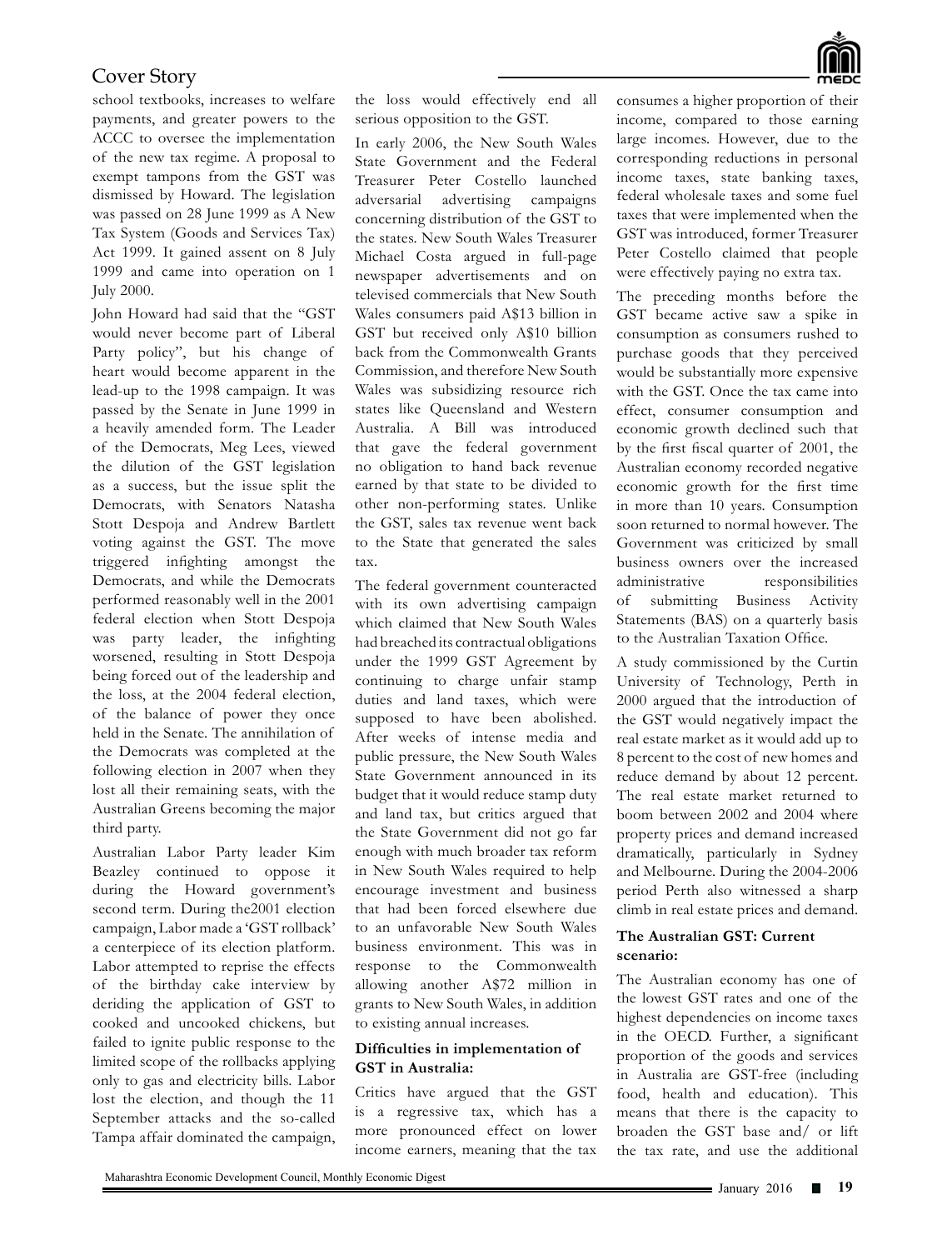

GST revenue to fund the removal of other, more inefficient taxes. The ongoing structural and demographic changes in the Australian economy are leading to a decline in the income tax revenue base. This suggests the need for a shift from a reliance on direct (income) taxes to a greater focus on indirect (consumption) taxes. A more sustainable revenue base will provide more fiscal headroom for financing the cost of an ageing population and for funding compensation for households that may face additional costs under the reform.

#### **The potential impacts on the economy of the following four GST scenarios are examined:**

- 1. 10% GST on a broader base extending the GST coverage to include fresh food, health and education. In 2015-16, this is estimated to raise an additional \$12.1 billion in GST revenue. This additional revenue is used to abolish insurance taxes, stamp duty on motor vehicles and a small proportion (9 per cent) of conveyancing stamp duty. Any remaining additional GST revenue is returned to households through personal income tax cuts and welfare payments.
- 2. 15% GST with current exemptions – increasing the statutory rate of GST to 15 per cent. In 2015-16, this is estimated to raise an additional \$26.0 billion in GST revenue. This additional revenue is used to abolish insurance taxes, stamp duty on motor vehicles and 80 per cent of conveyancing stamp duty. Any remaining additional GST revenue is returned to households through personal income tax cuts and welfare payments.
- 3. 15% GST and applied to health and education – increasing the statutory rate of GST to 15 per cent and extending the GST coverage to include health and education. In 2015-16, this is estimated to raise an additional \$36.8 billion in GST revenue. This additional revenue is used to abolish insurance taxes, stamp duty on motor vehicles and all conveyancing stamp duty. Any

remaining additional GST revenue is returned to households through personal income tax cuts and welfare payments.

4. 15% GST on a broader base – increasing the statutory rate of GST to 15 per cent and extending the coverage to include fresh food, health and education. In 2015- 16, this is estimated to raise an additional \$42.9 billion in GST revenue. This additional revenue is used to abolish insurance taxes, stamp duty on motor vehicles and all conveyancing stamp duty. Any remaining additional GST revenue is returned to households through personal income tax cuts and welfare payments.

While these scenarios show that there are potential benefits associated with GST-led tax reform, it is acknowledged that the final design of tax reform must take into consideration many other factors. These would include, but not be limited to, assessment of other options around tax mix switches, welfare impacts across different socioeconomic groups, fiscal implications at all levels of government (including the implications on horizontal and vertical equalization), and implementation issues such as grandfathering, and compliance costs.

#### **Relevance of the Australian experience in GST to the situation in India**

India's current taxation system is complicated and difficult to administer. For example, the central government has the ability to tax the final consumption of services, but not goods. States have the ability to tax the final consumption of goods, but not services. While the central government has the legal ability to levy taxes on interstate transactions, the home State can collect and retain the tax revenue.

The Indian Government recognizes some of the problems in the taxation system and has plans to reform aspects of it with the Direct Tax Code and the introduction of a goods and services tax. However, the Indian experience with tax reform, like Australia's,

#### Cover Story

is not a straightforward one and negotiations are still underway. Over a long term there are improvements across the macroeconomic variables but there were short term glitches. Inflation did seem to rise in the years of introduction but was mainly blamed on the administration for the same. The impact on revenue and current account has been very impressive with sharp gains seen in all the three economies. In Australia there was a more dramatic impact of GST on the economy. Before GST's implementation, consumers rushed to purchase goods that they perceived would be substantially more expensive post-GST. After the tax, consumer consumption and economic growth declined sharply initially. In Q1 2000, Australian economy recorded negative economic growth for the first time in more than 10 years. Consumption and growth soon returned to normal. There was some negative impact on price of real estate as well but the market rose and property prices and demand increased sharply in 2002-04.

#### **Conclusion**

To meet its changing needs, the Australian government is keenly looking at tax reform to shore up its revenue model. There seems to be an inevitability that the Goods and Services Tax (GST) will increase from 10% to 15%, but the application of the increased revenue divides the two side of politics. While Labor would like the funds to go towards education and health, the Coalition prefers the monies be spent on decreasing personal taxes. While the debate rages on and keeping in view the rolling out of GST in India a group of State Finance Ministers from India visited Australia recently to study the GST system of Australia. Their main interest was the sharing of the revenue model between the Central and State governments. In this connection, a delegation of 13 State Finance Ministers and their representatives including those from Maharashtra, Tamil Nadu, Kerala, West Bengal, UP, Andhra Pradesh visited

Maharashtra Economic Development Council, Monthly Economic Digest

cont...on page no.31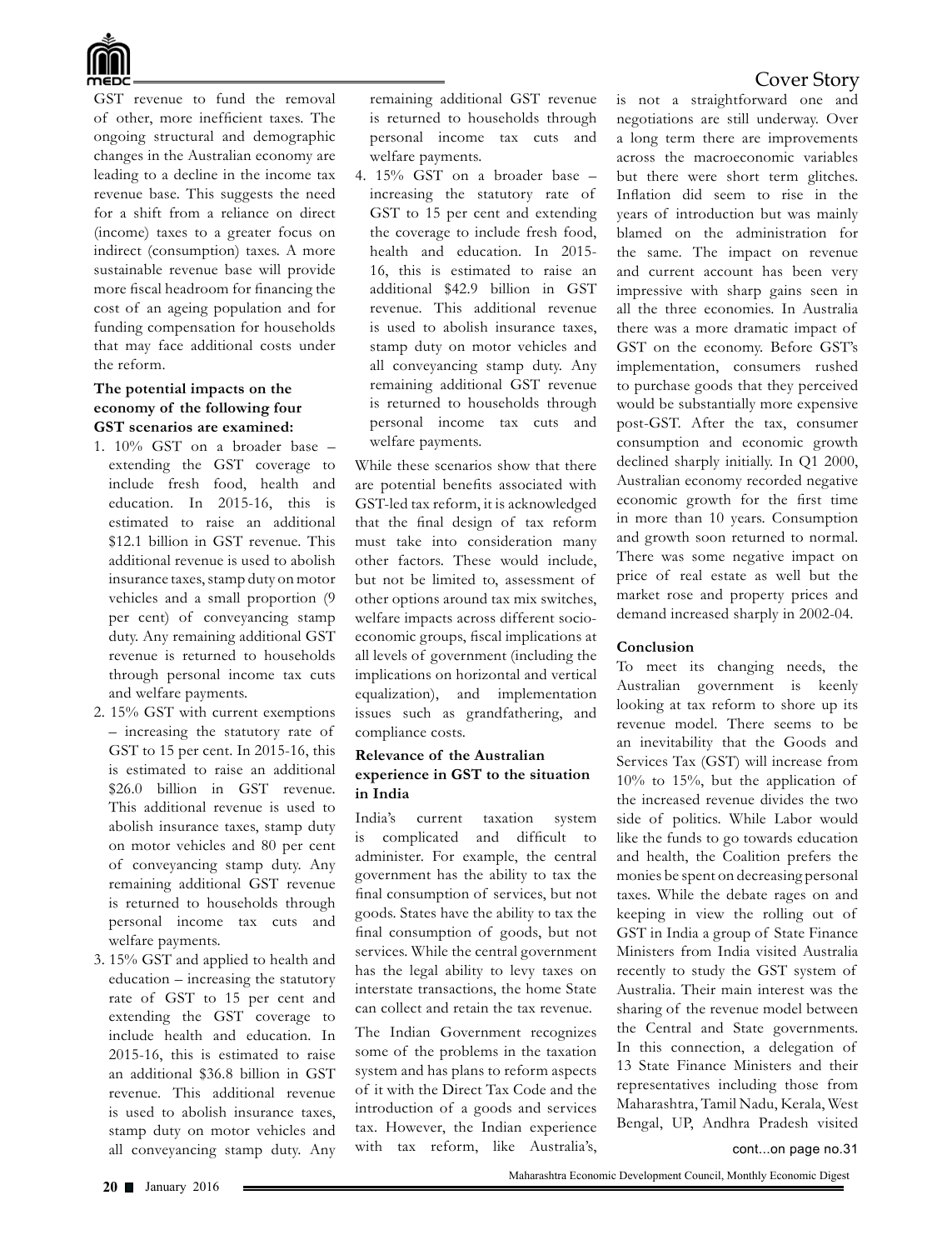

### *VAT : The European Experience*

#### **BACKGROUD:**

The tradition of tax system similar to VAT known as turn-over taxes has long been persistent in Europe the only difference is turn-over taxes, taxes intermediate especially capital goods. Dating back to the tax system imposed by the Greeks in the 5th century. General fees on stamps on goods and services were particularly more popular in Spain, France and Germany. In 1918 a German industrialist "Wilhelm von Siemens proposed a very early structure of modern VAT allowing certain deductions from the gross turnover taxes. His idea of VAT went unnoticed for almost 30 years. All European taxes in the inter-war period were levied on the traditional system of taxation. Due to its serious disadvantage i.e. Burden of taxes on the commodity depends on number of production process through which it is passed, the vat proposal of Wilhelm von Siemens was reconsidered. In 1954 France became the first country to introduce VAT popularly known as Taxe Sur La Valeur Ajoutée. With passing years the harmonization of turn-over taxes i.e. the tax types, tax bases and tax rates, was put on European agenda.

#### **Tax Harmonization in EU:**

Tax harmonization has been one of the very difficult issues in EU. Tax harmonization as the name suggests is the agreement and application of common rules for taxation across the entire Europe union. Tax matters have been very well explained in the treaties since the beginning of the Union but the provisions have been closely linked to member states and protected according to the requirement and legislative procedure which keeps tax matters closely under the control of council. In EU each member state had the freedom to decide its own tax rates while trading

The development of communitywide taxation of international commodity dates back to the times of ECSC treaty of 1951. The major drawback of this treaty was that it excluded the question of border taxes and vaguely talked about removing tax barriers and therefore the high-authority of EU appointed a panel of experts to inquire into the consequences of taxing the intracommunity trade

Taxes can act as tariff barriers in international trade they are not only influenced by technical trade barriers but also commodity taxation and therefore a legal framework for harmonization of tax was required smooth functioning of custom union. The fact that un-uniform tax rates leads to difficulties in intracommunity trade was recognized well before in European integration the Tinbergen community was the very first expert committee to handle the unresolved issues of commodity taxation. Particularly on different turn-over tax system applied within the common market. And one of its mandates was to assess the effects of two taxation principle namely The Destination Principle and the originprinciple

Under the destination principle commodities are taxed in the country consumed Exports are free of taxes and imported goods are subject to sales taxation once they cross the border. The origin principle, in contrast, taxes goods and services in the country of production, and the revenues are distributed according to the value added in each country. Commodities produced in one Member State would bear the same tax burden within the EU, irrespective where they are consumed. Under this principle, no border adjustments are

#### **- MEDC Research Team**

needed, making it more consistent with the operation of a common market

Tinbergen arrived at the conclusion that both the principles are equivalent under certain conditions provided that tax is applied to all the products at uniform rate and same tax principle is adopted by all the industries i.e. In case of general taxes the origin principle may have the same effect as that of destination of principle and, the only difference would be exchange rate. Since exchange rates were not flexible Germany was reluctant to introduce VAT. While the report recommended abolition of border tax for the steel sector only. However the recommendations of report were accepted and Germany had to surrender.

#### **Treaty of ROME:**

The treaty of Rome founded the European Economic Community in 1957 here the application of gross turn-over taxes in all the EU-member states except France became a major problem in determining the tax rebated under destination principle. In 1960 the EEC commission appointed fiscal and financial committee under the chairmanship of Fritz Neumark to study the differences in the member states tax system and make harmonization proposal if necessary. The committee recommended replacing the grossturnover tax existing in Germany Italy and other member countries by VAT. At EEC inception there were four types of turn-over taxes one was multi-stage cascade system prevalent in Germany, Luxemburg and Netherlands where tax was levied on gross value of commodity at each stage of production without any rebate, VAT prevalent in France levied at each stage of production third was mixed system prevalent in Belgium and Italy and fourth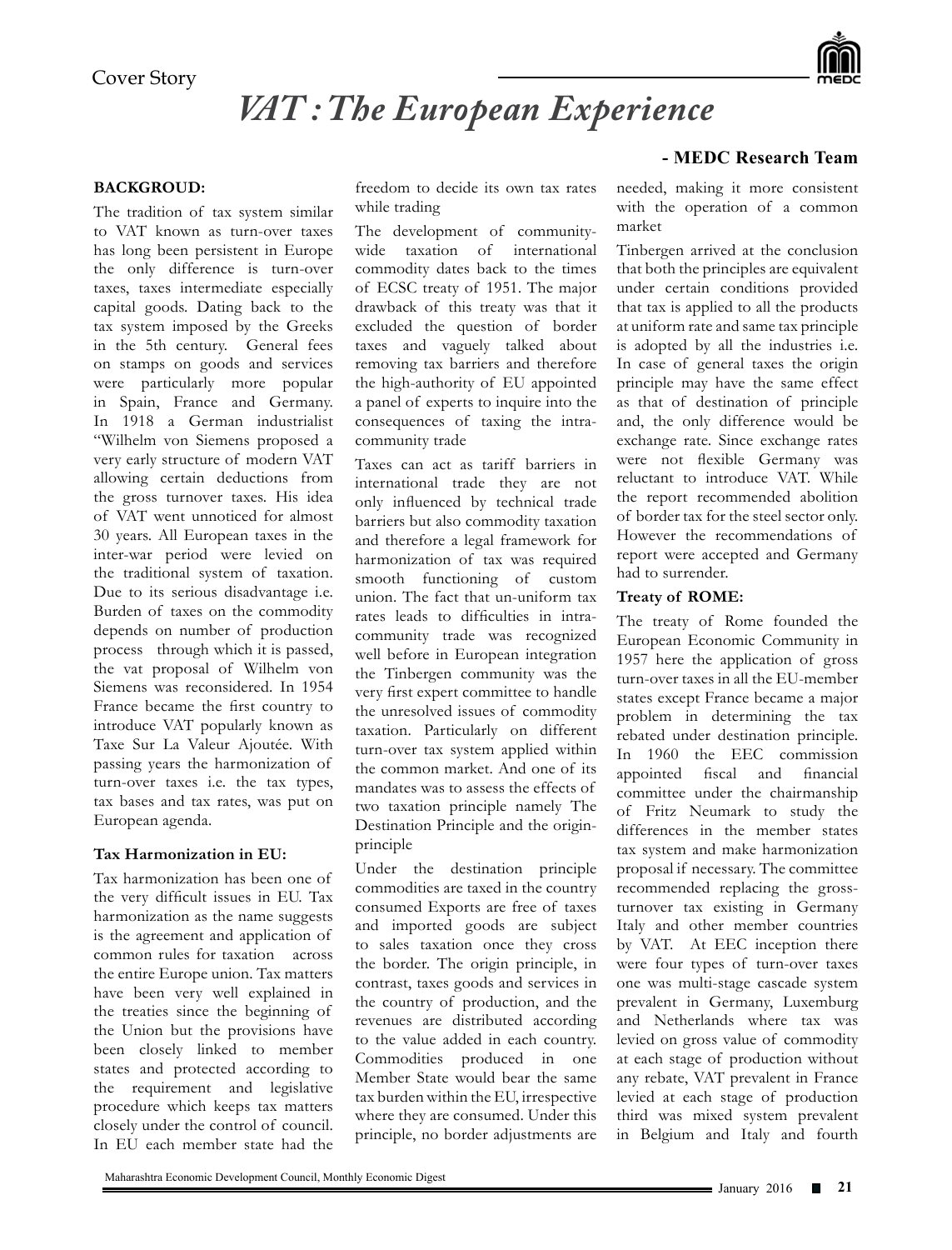

was purchase tax prevalent in UK. Although this system had a common treatment of trade, with no tax paid on exports and tax levied on imports at point of entry. This cumulative system involved distortions.

#### **Creating the European VAT:**

The after effect of the treaty of Rome is rather fair. Due to the intentionally unclear formulations in the legal text, many questions were left unanswered. For e.g., the rather arbitrary determination of border tax adjustment rates in countries with cascade ( gross-)turn-over taxes opened ample possibilities of discrimination: a true tax content on a commodity below this rate caused an export subsidy or import discrimination. In the years following the treaty of Rome, some countries, especially Italy and Belgium, made extensive use of cunning possibilities almost certain to happen; the questions of common turn-over tax system became the focus of interest.

Persistent quarrel about the turnover tax in the end of 1950's made the EEC commission think seriously about the final solution about the problem. The commissioner on affairs of trade issues, 'Von Der Groeben," appointed a fiscal and financial affair committee", which was chaired by German economist Fritz Neumark. There group of economist was suppose to clarify the basic questions of unified turnover tax law for Europe. In addition to the committee, a task force of three subgroup (A, B and C), with experts and practitioners from national administrations was established.

This Fiscal and Financial Affairs Committees report popularly referred to as Neumark report is a landmark in European tax harmonization history. It established the idea that the European tax integration should be understood as continuous process in accordance with the general growing up of the member states, i.e. should not be a one-time undertaking. Consequently, the Neumark report developed a step-by-step plan in which the necessary measures were ranked in order of priority. The first and most important step was that none of the member states the EEC maintains a cascade system of gross -turn-over tax ". All EEC members should introduce vat as already existed in France.

There was abroad agreement in favor of an all stage, non- progressive turnover tax. Possible alternative such as one-stage retail tax a wholesale tax were without opposition rejected by members of Neumark committee. A much more controversial discussion aroused about which was the most practicable and theoretical superior method of calculating tax liabilities. The basic choice was between the credit of invoice method on the one hand and the subtraction method on other. Under the former, each taxable firm may deduct the tax paid on its purchase of intermediate and investment goods from the tax that is due on its sales. Under the subtraction method, the firm deducts its outlays from its sale and applies the tax rate to the difference

The Neumark committee itself consisting almost renowned group of academics, favored the subtraction method it was argued that only this method would lead neither to tax revenue shifts nor to trade distortions one to the origin principle had been introduced. Task force subgroup C, however, composed of tax experts from member states and the commission, was in favor of credit method.

The supporters of the subtraction method in the Neumark committee build their arguments on two fairly unrealistic assumptions. First, the pre-supposed a far- reaching harmonization of tax rate within the EEC. Second, they believed that the origin- principle would be realized shortly. The practioners in sub- group C may have realized that an immediate transition to the origin-principle was not a very realistic prospect in view of strong

#### Cover Story

prevailing national interest( especially the fear of revenue losses )moreover, they were well aware of the reservations over rate harmonization between member states. In their view, the credit- method was the superior method of tax calculation under the destination principle, especially because correct border tax adjustments were possible even if the tax rates were differentiated within and between countries. As is well known, the EEC committee decided in favor of credit method. As they believed that this decision was more correct and was far-sighted

Based on the findings of Neumark report and the joint report of ABC subgroup, the EEC commission in November 1962 proposed a three stage procedure for harmonizing of turn-over taxes. During the first stage, member states would replace their gross- turn-over tax with Vat during the Second Stage a Common vat would be introduced. Finally in the third stage the abolitions of fiscal frontiers were at stake. After intensive discussion in European parliament and the council of ministers, the later adopted First and the Second Directive both dated April 11 1967

The First Directive required all member states except France to replace their existing tax with vat not later Jan 1 1970. The second directive gave a more detailed, specifying the technical details of EU Vat System, utilizing the credit method and destination principle For good reasons the introduction of this two vat directives was celebrated as a great success of European integration. the first countries to comply with France and Germany in the case of France the change in tax system was less dramatic and required little adjustments although Luxemburg and Netherlands introduced their vat in 1969, i.e. within the appointed time, Belgium and Italy were rather reluctant to introduce new tax. They complied only after several postponements. By 1973 all EEC member states including the new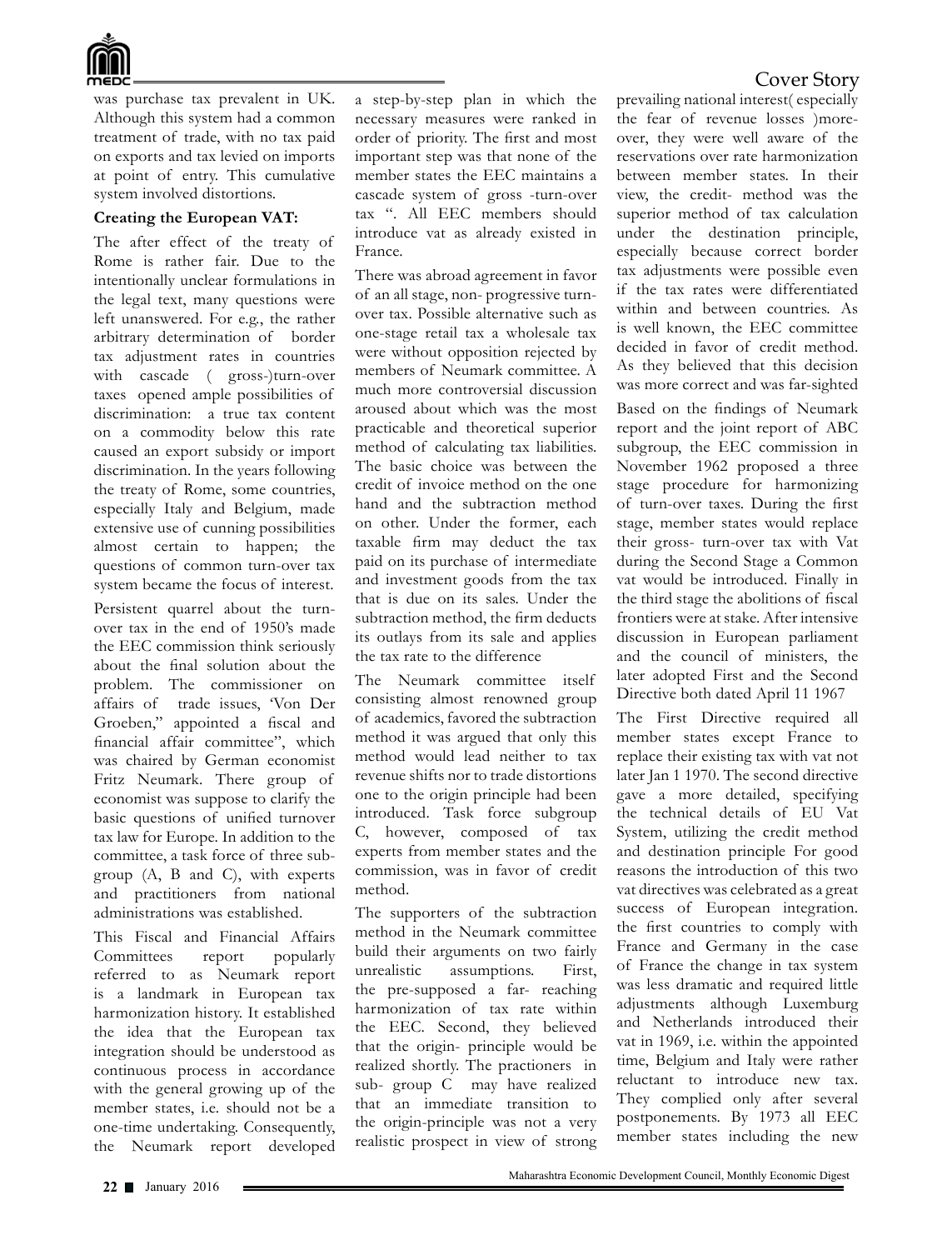entrants i.e. demark Ireland and United Kingdom's introduced VAT

VAT treatment of agriculture, the deduction of import taxes, the existence of exemptions and the taxation of services across the frontiers were the most obvious problem areas, requiring the further harmonization efforts. But there was another, perhaps more crucial reason to achieve closer harmonization of national vat laws which was initiated in 1970's in which the council decided to rely on its own resources rather than rely on financial contributions from the member states. From 1975 on, the EEC budget would comprise agricultural levies, custom duties, and a 1% levy on a VAT tax basis, determined in a uniform manner for all member states.

Against this background, the Sixth Vat Directive of May 17, 1977 was a further landmark on Europe's way to a universal VAT which proposed common basis for assessment of VAT; it had been approved by the council in 1977 and has been implemented in all member states in 1977. Furthermore the Sixth Directive provided special provisions for farmers, travel agencies and second hand sales and listed allowable exemptions including postal's, medical, social, educational and cultural services. In the following years around 15 more directives were submitted to the council of ministers of which some have been adopted and some struggled with minor issues in detailing. The twentieth directive however, authorized Germany to compensate its farmers by which higher Vat credits for income losses from agricultural policy.

#### **The Ongoing Debate since 1985:**

1980 was seen as the beginning of new- European era. it was a time when the frontiers between France Germany and Italy were blocked by long distance lorry drivers for many days and week making it clear that border controls were still present and obstructing the trade within the community . European

commission under the new president Jacques Delores published a white paper which lays out the necessary measures to remove physical barriers, technical barriers and tax barriers which was adopted by the council and enacted by parliament. In 1986 EEC treaty was revisited Legal basis for creating internal market was laid changes made were aimed to increase the community power in the field of indirect taxation and the measures adopted required the commission to complete the work by December 1992. Harmonization of indirect tax was seen as a prerequisite for functioning of single market the commission considered the harmonization of indirect tax as one of the key to the completion of internal market.

In 1987 commission issued a proposal in describing the clearing system in great detail under this system the trader has to maintain a record of both VAT paid on his imports from other members and charged on his exports and collected in domestic currency And made clear with what needs to be done in this field. with its courageous program for the single –market, the commission had added speed to European Union integration, the setting of a deadline for removal of border controls.

Problems relating to legal construction of vat system. Changes were needed once these physical borders were eliminated. The conditions that tax system in countries should be same in terms of base, rules and rates should be balanced, in absence of these situations the original and destination principle will lead uneven distribution of tax burden. Maintain destination principle requires border tax adjustments without frontiers control required to shift to originprinciple. In absence of equivalence conditions both systems involve potential jurisdiction and distortions problem. The EEC decided to use the destination principle for purchases for the transitional period of four years and at the same time physical

border controls were abolished by 1993, allowing un restricted crossborder transactions. In 1991 council already decided an appropriate VAT rate structure and level in community. Here too commission has given up its original goals. According to the council compromise member states have to apply a minimum standard rate of 15%. They however require minimum reduced rate 5% to a limited list of goods and services. Countries with lower reduces rates including zero-rates may retain these. This tax rate diversity seemed tolerable because the transitional system largely maintained the destination principle. Rate adjustments in order to prevent trade distortions were not considered to be as urgent as under origin principle.

#### **VAT Rate Structure Debate:**

European Union has still long way to go to implement the Vat structure drafted in the White Paper all countries respect the standard rates. However lower rates vary from 0-10%. With majority of the countries working at multiple- VAT rate and long list of exemptions make the compilation more difficult. The extent to which there is variations in the rates represent problems regarding the cross-border transactions. Evidence suggest that its magnitude diminishes rapidly with distance .similarly abolitions of border controls have not bring about much needed change to the problems of cross-border transactions. In fact UK had argued that multiple rates lead to problem in compilation of VAT. The suggestions for controlling this problem differ from tightening up administrative arrangements to altering the VAT principle. The analyses leads to the conclusion that harmonization of tax rates should enable the smooth move to the origin-principle

#### **UK AND VAT**

In July 1961 United Kingdom's opened its membership negotiations but was rejected membership twice in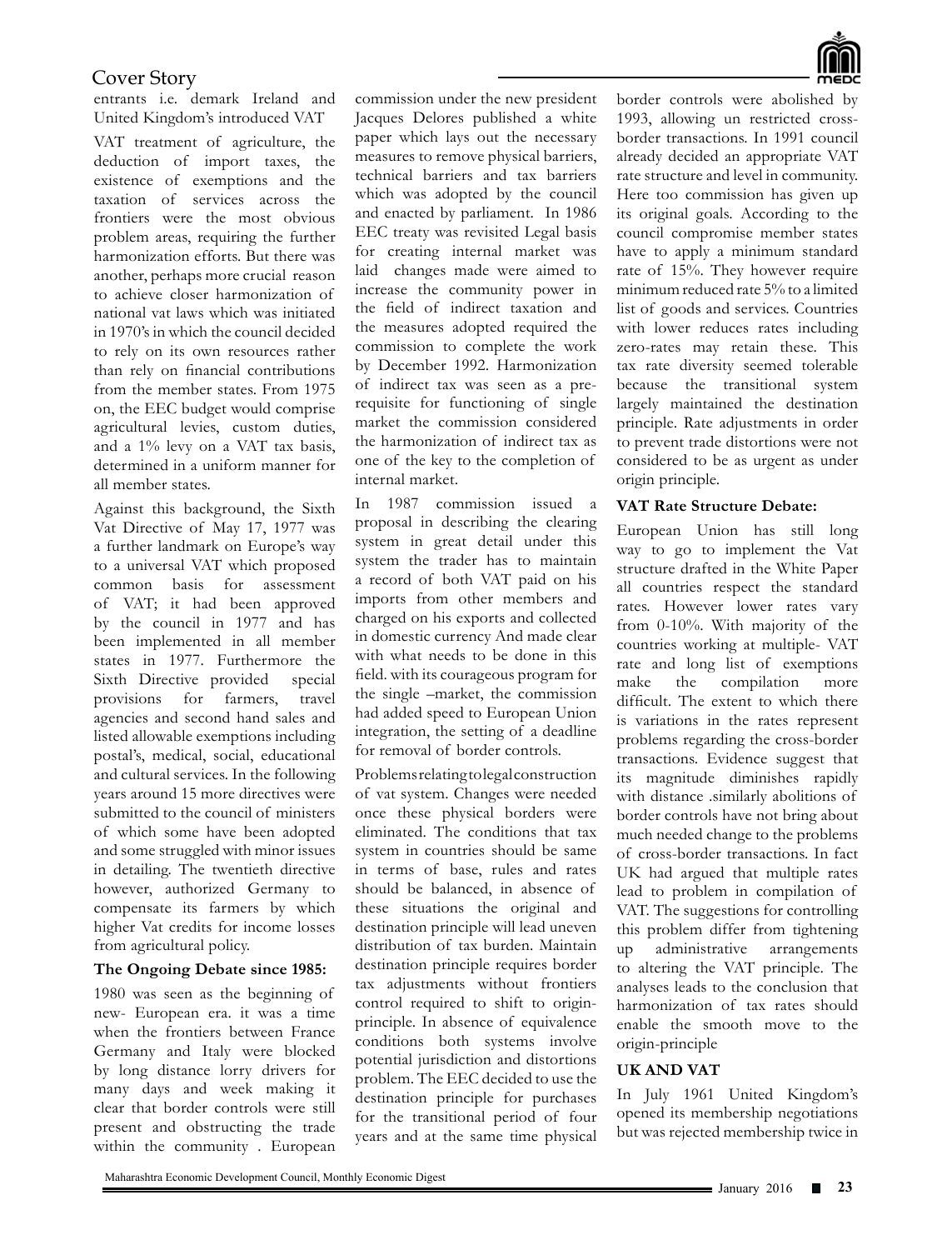

1963 and 1967 by the French primeminister De-Gaulle, who was of the view that UK was economically too weak to be considered as a member state of union. Finally with Georges Pompidou coming to power at in 1968 UK made an attempt for the membership and finally the rejections were lifted and UK was admitted to union in 1973 along with Denmark and Ireland.

#### EU membership and UK politics:

Though it is true that UK advocated the integration of the European continent but, it then never intended to join the union. European integration was supported by many important British voices and one of them was Winston Churchill who was one of the early aspirer of the European union but Britain just being linked and not absorbed. The reservations were less economical and more political. Thus the American relationship, the common wealth nations and the domestic policies were the pre-conditions for Britain to join EU.

The Suez crisis of 1956 became the eye-opener to British-US soured relationship which happened to be the major loss for UK. Joining EC then seemed to be the only possible solution to improve its relationship with US. The reason which Britain has cited for not joining EC. The relationship developed into the prime reason to favor its entry into EC . It joined EFTA( European Free Trade Association) in 1960. The only difference between EFTA and EEC was absence of common external tariff Initially the trade was undergoing a noticeable shift in position. UK received cheap food and raw material and common wealth nation received industrial goods but it was difficult to trade outside area because it they had to change currencies and had much less control. Britain has more trade with common wealth nations than its European counterparts which became the major reason of economic problems in Britain. In

1960 Britain had worst balance of payment for decades and to top it off was the major sterling crisis of 1961. Many saw the solution to the British economic crisis in her entry. Which would provide necessary support in the form of economies of scale, technological co-operations and an increased market. The common wealth nations further became the political motivators of the Britain to join EC. With the Suez crisis the influence of Britain in commonwealth nations began to deteriorate. Members of common wealth nations were consulted before application was made their interests were dealt with the negotiations.

In 1961 United Kingdom opened its membership negotiations with EU but however was denied membership by the French prime-minister De-Gaulle in 1963 as he was of the view that UK was economically too weak to join EU which came as a devastating blow to Harold Macmillan the then prime-minister of UK. UK was by now had faced many economic and political debacle. In 1968 Georges Pompidou came to the power and the veto were lifted against UK and was welcomed as the member state in 1973 under the conservative government headed by Edward Health along with Denmark and Ireland.

EU's membership was not the whole-hearted move for the British. Though parties agreed initially to the common-market. But the effects of membership are complex. At one point integration into the continental legal framework of EU stands as a major challenge to parliamentary sovereignty. Even though some leaders or political thinkers within the parties didn't mind exposing Britain to the culture of the treaties but not all were ready to sacrifice the sovereignty that followed therefore the question of sovereignty raised its head initially when UK joined.

#### **BACKGROUND OF VAT IN UK:**

VAT came into force in 1973,

#### Cover Story

introduced by Lord Barber, the chancellor under Sir Edward Health as one of the condition to join EU. VAT replaced Purchase Tax which was a form of consumption tax in UK since 1940. Purchase Tax is levied at different rates depending upon the "Luxuriousness of goods" and initially applied at the wholesale stage at the rate of 331/3% and then was increased to double at the rate of  $661/3\%$  and then shot up to  $100\%$ before reverting back to 331/3%. Unlike VAT Purchase Tax was levied at manufacturing and distribution point rather than at the point of sale. The major drawback of this tax system was that it had narrow based and many goods were excluded from its coverage

As each EU member state can introduce its own VAT states UK has 3 rates namely, Standard Rate, Reduced Rate and Zero-Rated Rate. Standard rate is applied to most of goods brought from the business. Reduced rate is applied to children's car seats, gas and electricity for home and goods that are not subjected to VAT come under the categories of Zero-Rated Tax.

Initially VAT was introduced at rate of 10%. With exception on petrol and electrical appliances which was subjected to 25%. The wide difference between the two rates created a range of difficulties in administration f tax revenue. It was reduced to 12.5% in 1976. With difficulties still persistent with the administration the therefore in 1979 the chancellor of conservative government ''Geoffrey Howe" abolished higher rate and merged the two rates into one single rate of 15%. This rate remained unchanged until 1991 and then it was increased to 17.5%

During 1992 the conservative government in power announced domestic fuel and power which were previously zero-rated and tax levied would be 8% till 1994 and than the standard rate of 17.5% will be applied from 1995. But however this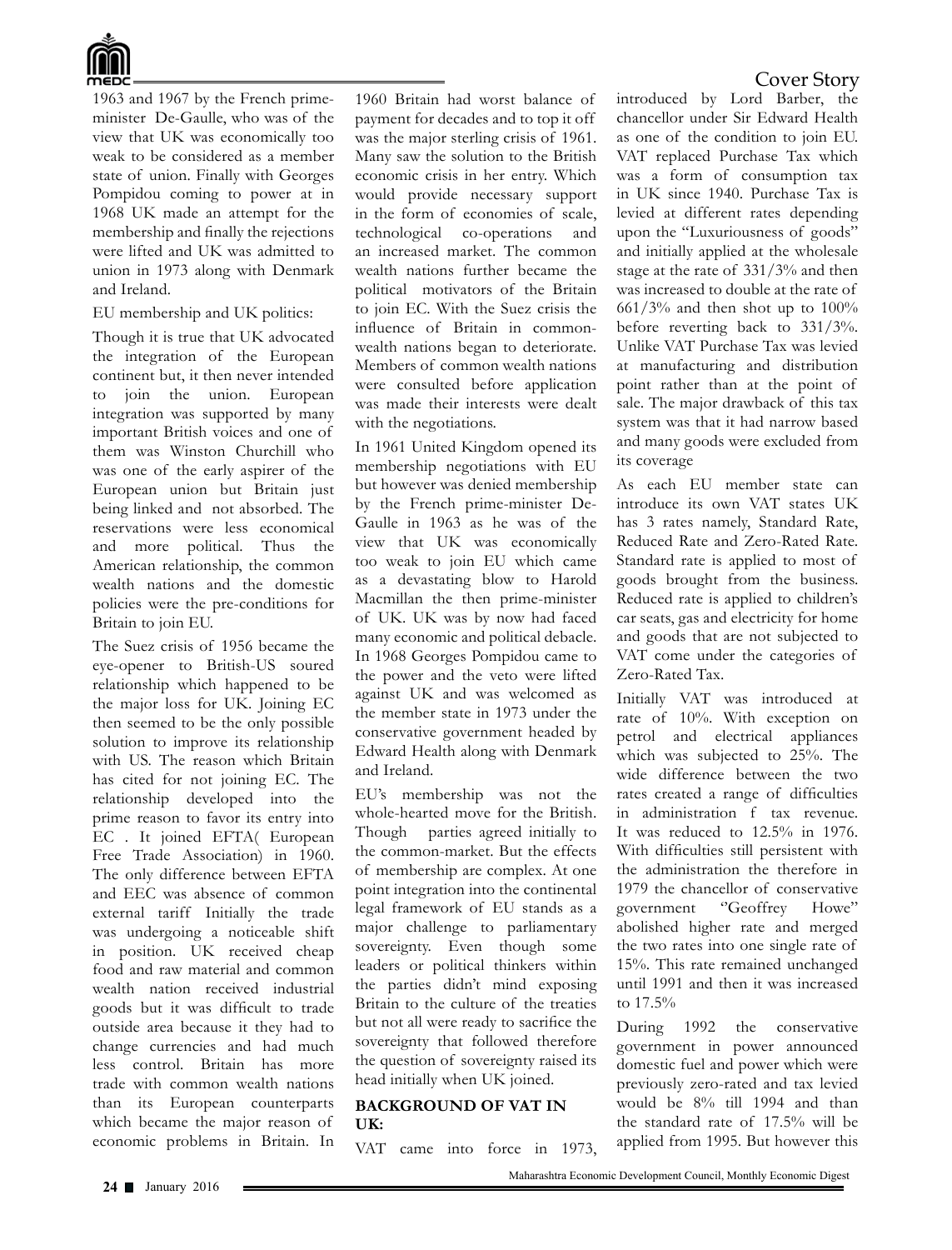increase didn't materialize as govt lost vote in parliament.

In 1997 general elections one of the intentions of the labor party government was to reduce the VAT rate on power and fuel from 8% to 5%. The tax base of the VAT has also been increased since 1973. The difficulties subjected to goods and services to VAT continued to cause problems and another major change was imported services became taxable since 1978. Another issues which was quiet noticeable was meals eaten at restaurants were charged VAT and take-away meals were not which included British staple fish and chips. The result was a significant shift from restaurants to take- away services and VAT was then extended to take-away meals from 1984. VAT has now been in uk for almost two decades and raises almost 1/5th of total revenue of all governments.

#### **Reasons for Introduction of VAT:**

In the UK, the Government announced its intention to introduce a VAT some two years before it was to be operational. A Green Paper was published setting out detail of the proposals so that consultation could take place with those who would be affected by the new tax. The reasons put forward for introduction of VAT were:

- Its broad base
- Levied on consumption
- Promoted harmonization
- contribution to the bop policy
- Was self enforcing

This was considered to be the general consensus of VAT within the government. historically, indirect taxation developed as a taxation for goods rather than services for the most obvious reasons in less developed economies goods were more visible than services and service sector in such economies was comparatively less developed as those of in advanced economy. In UK goods were subjected to purchase TAX but over the period of time goods as a proportion of economic output declined with its tax base. With passing of time taxation on goods and not on services became an obvious reason for debate as service sector expanded rapidly so to bring a balance in UK this lead to introduction of Selective Employment Tax by which the payrolls of the employees were taxed, which were then used to refund the manufacturing industry. Therefore the green paper proposal was a signal by the government for more non-discriminatory form of tax. Therefore VAT was seen more as a solution to distortions to multiple tax rates for different economic activity.

Though initially vat did not met the political acceptability many concessions were made either by exempting items from vat or by subjecting them to Zero-rate of VAT . The effects of VAT on the distribution of income turned out to be less adverse than some had thought of . Much of this was a result of ensuring that certain items such as food were free of tax whereas tax was levied on many forms of consumption that tended to be more the exclusive of those on higher incomes.

#### **Arguments against VAT :**

There were two main arguments against introduction of vat in UK one was possible effects on prices and wages and second was compliance and administration cost of vat was higher than those of purchase tax and SET tax

The experience of VAT currently is that the prices and wages issue does not have the significance it once had. This is partly understandable since the impact of a new tax is likely to be very different from one that has been established for over three decades. Furthermore, there has been a shift in the prevailing view regarding economic policy on these matters. In the period up to the introduction of VAT it was commonly thought that government could and should influence such variables as prices



and income but the failures of such policies contributed to a more market-based philosophy and a much lighter hand of government in these matters. The Second argument - the higher administrative and compliance costs proved to be correct but in the longer run these costs did not turn out to be as high as some had predicted. Replacing Purchase Tax and SET with VAT led to an increase in the number of taxpayers from 74,000 to 1.4 million and an increase in the number involved with the administration of these taxes from 2,000 to 12,500. In terms of the arguments originally put forward for the introduction of VAT the outcome has been to certain extent successful. Although limited, the tax was broadly based without some of the problems associated with its tax system earlier. Furthermore the disadvantages have not proved as bad as some had claimed. VAT has proved to be a useful and robust tax and is one of the biggest sources of tax revenue in the UK.

#### **Lesson to learn for INDIA:**

THE trends of shifting to vat is prevalent globally therefore When introducing a VAT regime, policymakers should find a balance between the interests of government, businesses (the unpaid tax collectors), and citizens. The EU VAT system has much strength and meets best practice standards regarding the definition of taxable person, the scope of application of VAT to all transactions, and the place of taxation. It also results in high tax revenue to governments, but revenue isn't maximized. Therefore India should take these developments into considerations when introducing **GST** 

#### **paturkar.shivani@gmail.com**

*Ms. Shivani Paturkar is the Trainee Economist in MEDC*

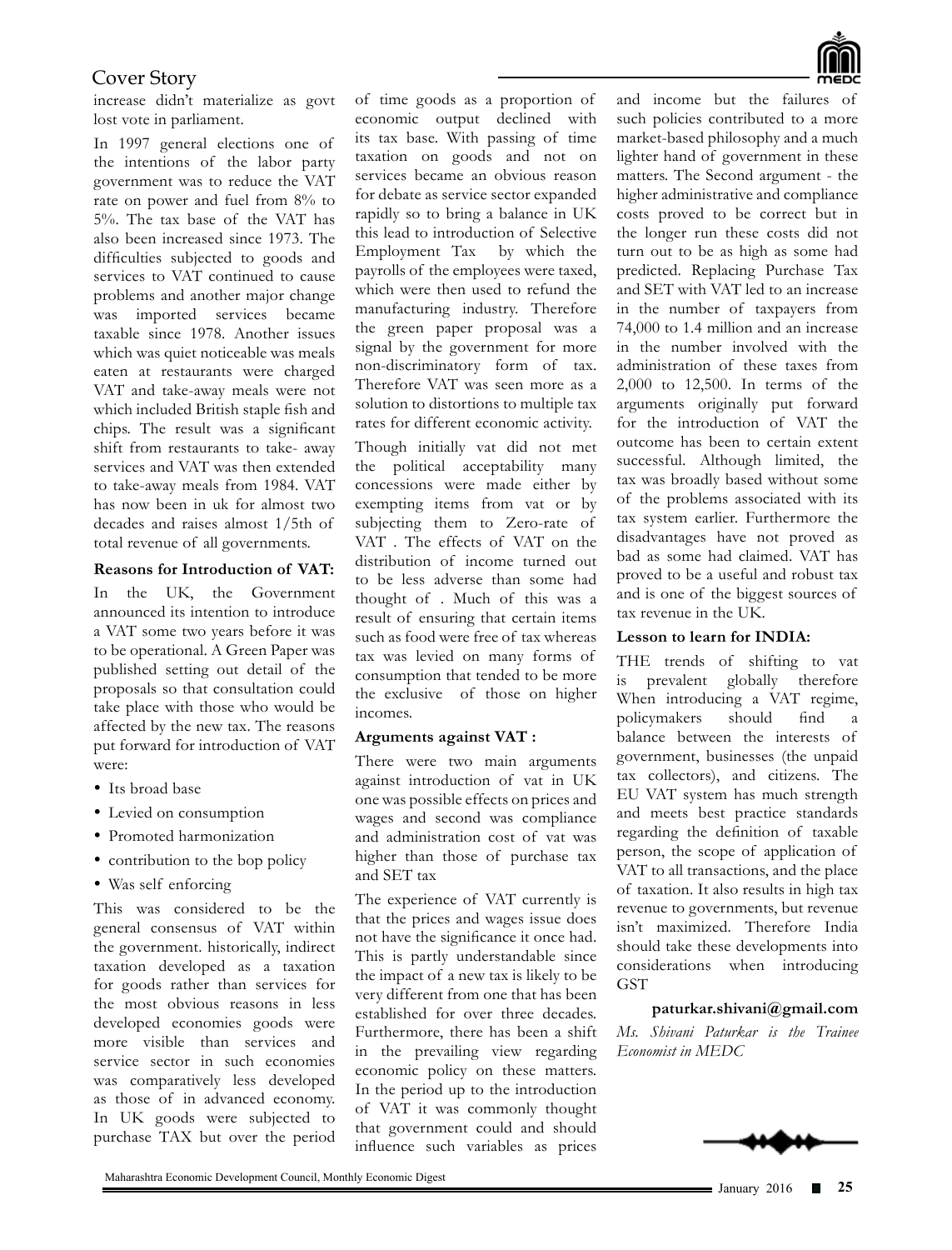

### *Philippines Experience with VAT*

oods and Service Tax (GST) or<br>in some countries also known<br>as Value Added Tax (VAT) is<br>a common stable flexible and modern in some countries also known as Value Added Tax (VAT) is a common, stable, flexible and modern tax. It is a multi-stage consumption tax with credit facilities. It is undeniable that countries implying GST always encounter growth. Nevertheless, the extent of the impact varies depending on the governance, compliance cost and economic distortion. Most countries that impose VAT have experienced raise on the average of about 25% in their tax revenue. VAT was one of the most important fiscal innovations of the second half of the 20th century.

Not all countries have experienced a national growth after implementing the GST. There are studies which show that implementing GST will induce the Gross Domestic Product (GDP), provides revenue to the Government and ensures liquidity of the treasury. But not all countries implementing the GST are able to generate revenue. Instead, it cost losses to the National Income due to unwarranted administrative compliance costs and avoidable distortions.

In Philippines, it is a form of multistage sales tax on consumption levied on the sale, barter or exchange and/ or lease of goods or properties and services in the Philippines and on importation of goods into the country. With the advent of the valueadded tax (VAT) in 1988, a massive campaign program aimed to promote and encourage compliance with the requirements of the VAT was launched. The adoption of the VAT system was one of the structural reforms provided for in the 1986 Tax Reform Program, which was designed to simplify tax administration and make the tax system more equitable. It was also in 1988 that the Revenue Information Systems Services Inc. (RISSI) was abolished and transferred back to the BIR by virtue of a Memorandum Order from the Office of the President dated May 24, 1988. This transfer had implications on the delivery of the computerization requirements of the Bureau in relation to its functions of tax assessment and collection.

Tax effort has always been dismally low in the Philippines. It had been practically flat at around 11.1 percent in the first half of the 1980s. After the overthrow of the Marcos dictatorship, the Aquino government implemented a tax reform program in 1986. Some 29 tax measures were introduced including:

- The introduction of a 10% Value Added Tax (VAT) in place of various sales taxes;
- An additional 20% VAT imposed on luxury goods;
- A unified tax schedule for compensation and professional income;
- Personal exemptions were increased to spare those below the poverty line;
- The dual rate of 25 and 35 percent tax on corporate income was replaced by a uniform rate of 35 percent;
- New taxes on franchisees

The value added tax replaced the following taxes

- Annual fixed taxes
- Original sales tax on manufacturers and producers
- Turnover tax on subsequent sellers
- Advanced sales tax
- Compensating tax on importation of goods
- Miller tax
- Percentage tax on contractors, brokers, leasers of personal property/ cinematographic films
- Excise tax on certain articles.

Studies have shown that VAT collections were consistently higher than that which would have been collected in other percentage tax system. For the period of 1988-2003 VAT collection was PHP 98 billion higher than the old sales tax (percentage tax). The passage of Value Added Tax Law amended 21

#### **- MEDC Research Team**

sections of National Internal revenue code of 1997, these amendments involved expanded coverage of VAT that resulted in lifting the exemption for some professionals, natural gas, coal, petroleum products, and increased the VAT rate by 2% from February 2006, under certain conditions. If collected, it expected to add additional revenue of 0.5 of GDP for 2005 and about 1.7% of GDP on a full basis in 2006.

From 1996 to 2005, the following were the revisions to the law:

- 1996: R.A. 7716 Expanded VAT (EVAT) Law (inclusion of sales, barter, exchange or lease of intangible and real properties; and sale of services in the Philippines by a non-resident person)
- 1997: R.A. 8241 Improved VAT (IVAT) Law(restoration of certain operators under the coverage of the common carrier's tax)
- 1998: R.A. 8424 Tax Reform Act of 1997
- 2005: R.A. 9337 Expanded VAT Act of 2005(expands the coverage of the VAT to include previously exempt services and commodities such as electricity and petroleum products at a time of skyrocketing oil prices. It also limits the input VAT credit to 70 percent of the output VAT and increased the VAT rate by from 10 to 12 percent in January 2006. It also temporarily raised the corporate income tax rate to 35)
- On September 1, 2005, the Supreme Court declared Republic Act (R.A.) No. 9337 (the new value added tax or VAT law) as valid and constitutional. R.A. No. 9337 is projected to generate, for the government, additional revenues of PHP 64.3 billion annually.

This Act which is a consolidation of House Bill No. 3555, House Bill No. 3705 and Senate Bill No. 1950 was finally passed by the House of Representatives and the Senate on May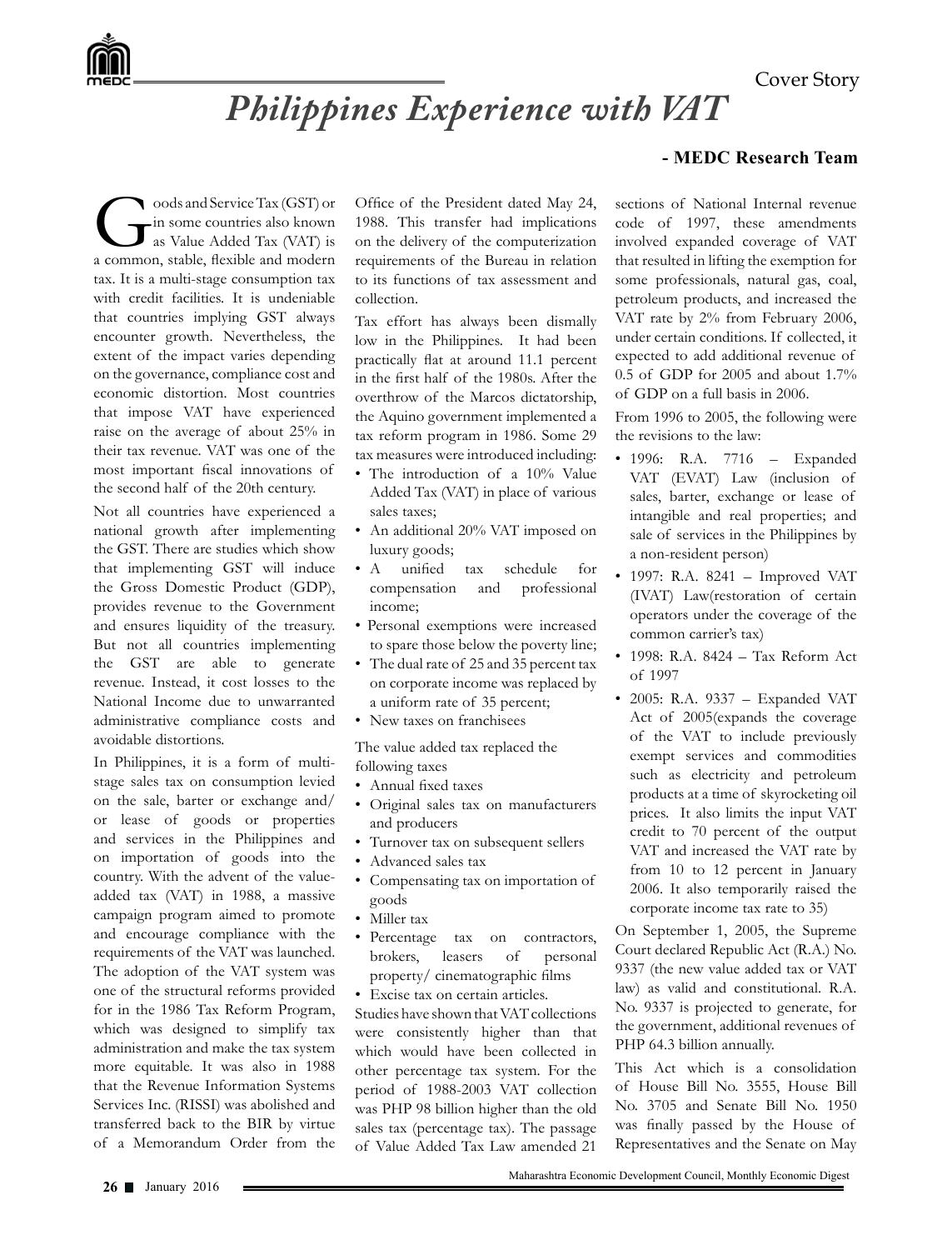

11, 2005 and May 10, 2005, respectively. But it was imposed a temporary suspension by the Supreme Court a few hours after it went into effect on July 1 because of a petition from opposition lawmakers questioning its legality.

As a response to this allegation, Bunye emphasized that the measure "underwent rigorous and tight scrutiny in the House (of Representatives) and in the Senate" before it was finally enacted and signed by President Gloria Macapagal-Arroyo into law as Republic Act No. 9337 last May 24.

The suspension, however, was considered as a victim of the rift between the administration and the political opposition over the corruption and election fraud charges against President Arroyo.

This delay in the EVAT Law, according to a Business World Research article, worsened the budget deficit; foregone revenues are estimated to be around P5 billion. Aside from the lost revenues, it also resulted in a credit rating downgrade from agencies such as Moody's, S&P, and Fitch.

Following almost four-hour deliberations, the highest tribunal released the decision around 2 p.m. of October 18, 2005 after months of suspension, allowing President Gloria Macapagal-Arroyo to raise the sales tax rate from 10 percent to 12 percent revenue-increase measure.

The law was enforced on November 1, 2005. To increase awareness on the law tax campaigns and other events were organized in different parts of the country. Bacolod EVAT awareness road-show was kicked off in January 13, 2006. Finance Secretary Margarito B. Teves led top government officials from various government agencies in explaining features of EVAT and its impact on the prices of basic commodities

The Expanded value-added tax (E-VAT) law was instituted as a measure to bridle the rising foreign debt of the Philippines and to improve government services such as education, health care, social security, and transportation. It forms part of the package of measures

Malacañang had endorsed to help shore up the government's fiscal position and reverse the credit rating downgrade certain rating agencies had given the Philippines.

This law was made on account that the more taxed a government can collect, the more services and programs of the government can be implemented as infrastructure projects. The EVAT law granted President Arroyo the standby authority to raise the tax from the current 10 percent to 12 percent under certain conditions. This would help in increasing government funds and helps alleviate government deficit so that an inflation rate and unemployment can be overcome. The president stated that the P120 billion expected to be generated a year by the measure represents an unprecedented revenue increase in the country's fiscal history.

President Gloria Macapagal Arroyo stressed that this law may entail sacrifices in the short term due to the tax increase imposed on sectors of society but its long-term benefits for the country and the Filipino people will be immeasurable and far-reaching in the form of more jobs and livelihood opportunities, better social services, more infrastructures, less debt, and more and better financing for rural programs. This is part of the steps undertaken by the Arroyo government to pave the way to for the plan to build a strong Republic "that will make the Philippines a first world country in 20 years with a permanent environment conducive to sustain wealth creation."

The new tax measure was expected to bring the government an extra 2 billion-3 billion pesos (36 million to 54 million US dollars) in monthly revenues in 2004, which can ease the deteriorating budget deficit and national debts dragged by rising oil price and consistent political turbulence. The government expects at least 80 billion pesos to be resulted from the law the succeeding year, helping reduce the country's budget deficit to 125 billion pesos, or 2.1 percent of the gross domestic product.

In the five cases separately filed before

the Supreme Court, petitioners claimed that R.A. No. 9337 is unconstitutional because of Breach of constitutional procedures by the bicameral conference (Bicam) committee. The Supreme Court dismissed the petition and upheld the constitutionality of R.A. No. 9337.

The SC ruled that the 12% VAT rate does not impose an unfair and unnecessary additional tax burden because the alternative conditions therefore are anchored on the principle of fiscal adequacy.

The implementation of the reform VAT law (R.A. 9337), helped the government to simplify tax administration and promote efficient tax collection and monitoring of tax payments by the Bureau of Internal Revenue (BIR) through the VAT sales invoice or VAT official receipts. The government expected to foster honesty in tax payment for businessmen would demand receipts from sellers to accumulate more input tax (the tax payed by a person passed on to him or her by the seller, when the person buys the goods) that can be credited against output tax (tax due from the person when he or she sells goods) payable.

The Philippine government has signaled a strong commitment to fiscal consolidation by developing medium-term fiscal framework supported by submission and passage of a comprehensive new revenue bill, while pursuing continues expenditure management. The reform Value added Tax Act 2005 raising the tax rate from 10% to 12% and removing some exemptions has already been put in effect. Some individuals or groups continue to call for major amendments or even outright abolition of the reform VAT law. But looking into its advantages, there are good reasons why the government prefers this tax for revenue generation.

The VAT reform itself is found to be generally progressive and well targeted. The tax mitigating measures were successful at alleviating the effect of the reform on households in general, but a large amount of the benefits accrued to high income groups. The planned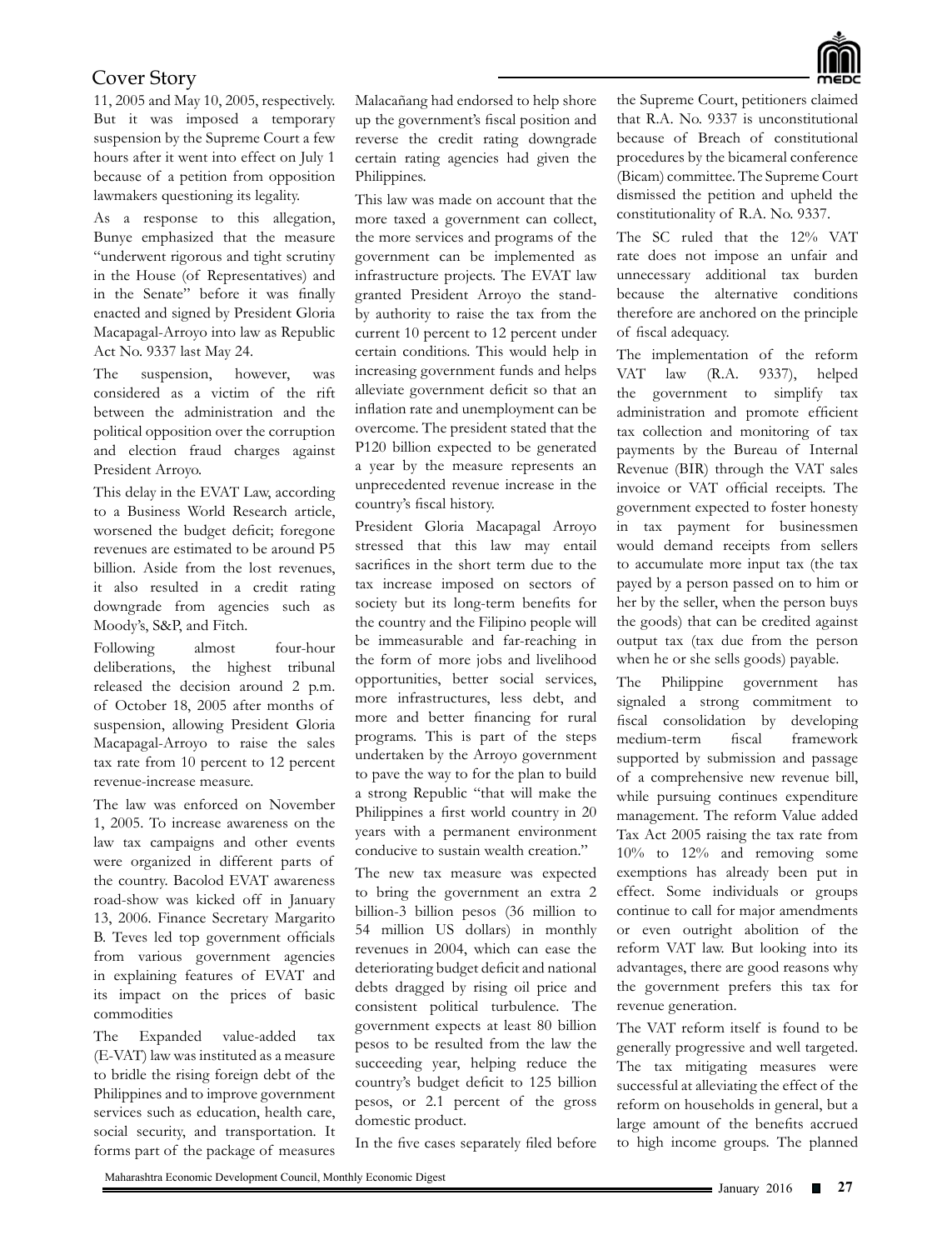

social spending increases are likely to be more successful in reaching the poor, depending on their exact composition. A study on the relation between GDP and the household final consumption expenditure, general government consumption expenditure and the consequences of implementing GST in Philippines, Singapore and Thailand states, a percentage change of increase in household final consumption expenditure will increase the GDP by 0.549176% and a percentage of increase in general government consumption expenditure will result in an increment of GDP by 0.484865%. The study further states that if all other variables are fixed, the GDP in the Philippines was reduced by 16.4259% after implementing the GST. The post-GST monthly inflation rate in Philippines did not recede to its pre-GST level until September 1992.

 The urgency of the fiscal crisis in 2004 was used to justify the reformed VAT law rather than push for a decisive policy on dealing with the debt overhang and eliminating redundant fiscal incentives because the latter were considered politically untenable. The VAT reform, including the mitigating measures, is expected to bring about 1.3 percentage points of GDP in additional revenues annually

Prior to the 2005 VAT reform, the Philippines VAT was levied at a standard rate of 10 percent. Zero-rating and exemptions were limited with a number of important exceptions. In addition to a standard zero-rating of exports, a zero VAT rate was also applied to services paid in foreign currency and the supplying of goods and services to exporters. The economic sector that benefited most from the VAT exemptions was agriculture, broadly in line with its tax treatment in other developing countries. Non-standard VAT exemptions included petroleum products and raw materials; power generated by electric cooperatives; sales by cooperatives other than agriculture, electric, or credit cooperatives; sales by artists of their works; and vessels of more than 5,000 tons and spare

parts thereof. VAT receipts were low, both compared to the potential and to collections in other countries in the region. VAT productivity, measured as the ratio of VAT revenues to GDP divided by the standard rate, was only 31 percent, compared to a 40 percent unweighted average in the Asia-Pacific Region (Table 4). The low productivity partly reflected the importance of the VAT-exempt agriculture in the Philippines, but also problems with tax administration, and the exclusion of other important sectors, such as the energy sector, from the VAT base.

The VAT reform reduced poor households' income by a moderate amount and was slightly progressive. The average gross reduction in household consumption was estimated at 2.5 percent. Households in the bottom quintile incurred a 2.4 percent reduction in real consumption, while households in the top quintile lost 2.7 percent. This finding is consistent with the consumption patterns of poor households, who tend to rely more on unprocessed agricultural products that are exempt from the VAT.

The reforms raised the tax-to-GDP ratio from 12.4% in 2002 to 14% in 2007 was brought down from 72.5% of GDP to 55.8% over the same period. The better fiscal position gave room for the stimulus package to mitigate the crisis impacts since 2008. The economy has shown a strong recovery and the GDP growth rate reached 7.3% in 2010, the highest in the last 34 years. However, the impact of the 2005/06 VAT reforms was short-lived, as the taxto-GDP ratio has begun to decline and fiscal pressure has been growing since 2009. While the stimulus spending and post-calamity restructuring expenses after tropical storm Ondoy in 2009 contributed to the larger deficit, an aggravating factor lies in the country's weak revenue mobilization capacity. The combination of accelerating spending and weak revenue collection drove the fiscal deficit to 3.9% of GDP with a debt-to-GDP ratio of 57.3% in 2009. Tax revenues were eroded to 12.8% of GDP in 2009, the lowest

#### Cover Story

since the 2005/2006 tax reforms.

Philippines and India are actually comparable in many ways. They have a fair share of their own similarities that include having a relatively overpopulated country, low GDP per capita, and low rates of development. For the past decades, both of these tax systems underwent thorough changes and reforms in attempt to fix their respective structure and systems.

Such changes include widening the tax base, increasing or decreasing tax income tax rates, providing tax incentives and many more. The tax systems of both countries are bounded by their countries respective constitutions and laws. The Philippine tax law is based on the National Revenue Law with its latest version is manifested in the Republic Act No. 8424 or the Tax Reform Act of 1997 (Bureau of Internal Revenue, n.d.). The tax law of India is bounded by its Constitution. Both the Philippines and India have similar governing body which overlooks the tax system of both countries. For the Philippines, the Bureau of Internal Revenue or BIR under the Department of Finance is the main responsible for the tax collection of the country. The Indian counterpart of BIR is the Department of Revenue under the Ministry of Finance.

There is considerable expectation in India that the new government at the centre would activate the reform process to introduce the goods and services tax (GST). GST is a value added tax (VAT) on both goods and services, as against the prevailing VAT on only goods. The important gains from the GST reform are that it is expected to broaden the tax base, reduce distortions in the economy through a more comprehensive input tax credit, enhance export competitiveness by comprehensively relieving domestic consumption taxes on exports, ensure greater regional equity by getting rid of inter-state sales tax and having a destination-based tax, and help create a seamless national market by removing inter-state trade barriers.

The dual GST proposed to be introduced is expected to expand the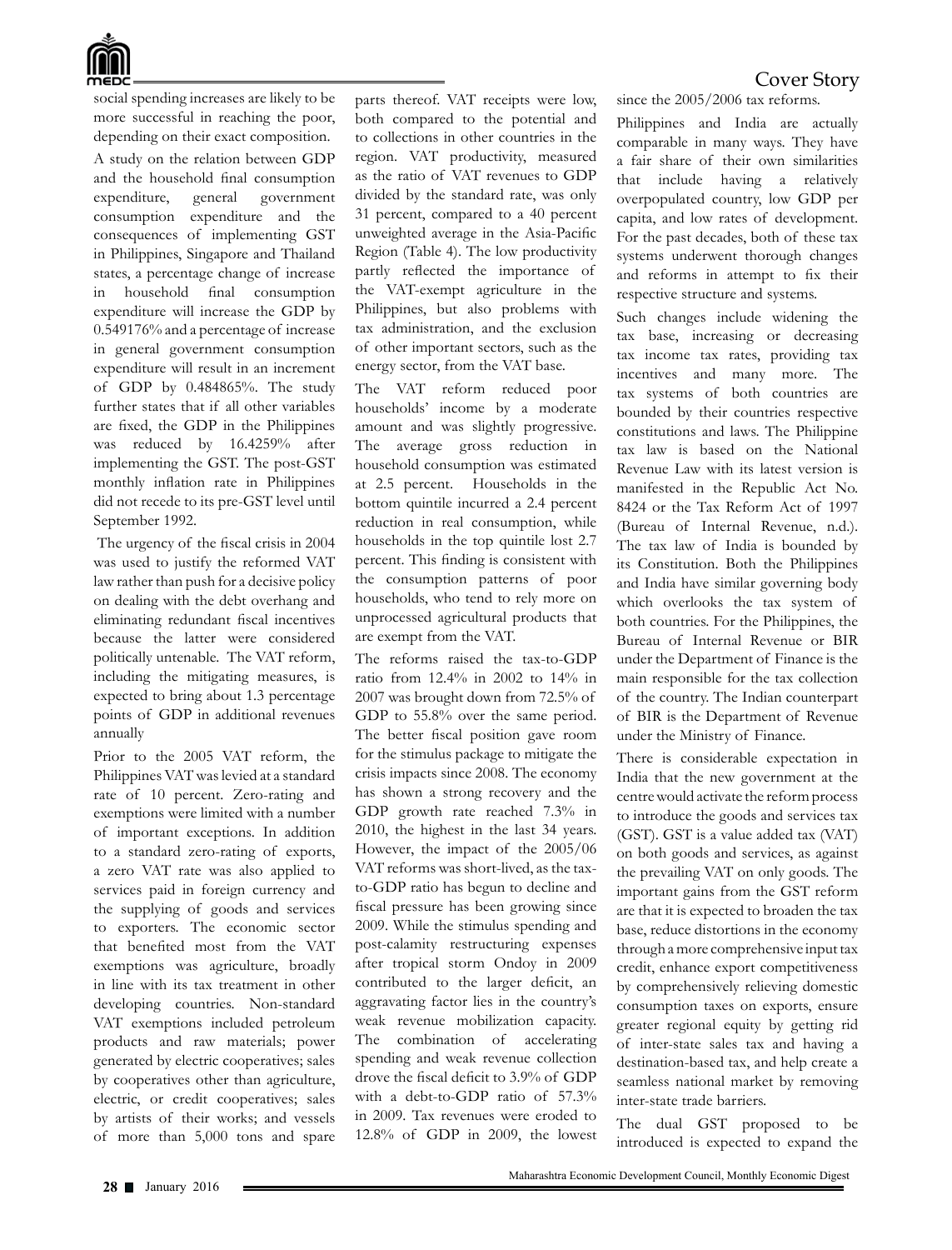tax bases and simplify and harmonise the conception tax systems presently levied at both central and state levels. Given the federal structure of India and the fact that taxation powers have been constitutionally assigned to different governments, the introduction of a GST would be a major indirect tax reform since independence. Both the federal and state governments will have concurrent taxation rights at every stage of production and distribution.

A GST would be an improvement as it would reduce cascading of taxes — that is, tax being applied on top of other taxes at every stage of the production process — and transaction costs associated with interstate sales of goods. This could facilitate achieving a seamless common market. As a result, a GST would enhance economic growth by attracting investment and releasing working capital.

If international experience is anything to go by, it is unlikely that a faultless GST will be designed and rolled out in India as a single event. But some structural faults could easily be addressed and

#### contd..from page no. 22

Sydney. They met Premier Mike Baird, Treasurer Gladys Berejiklian and Minister for Trade Stuart Ayres. The delegation was also briefed on GST by Blair Comely, Secretary Department of Premier and Cabinet, and Dr Ken Henry, former Secretary to the Treasury. They also met other senior officials in Canberra. They were of the view that the GST framework is a very important reform for the country as it will take away a lot of inefficiencies in the system. They believe it will make the tax procedures fairer, and more transparent and efficient for producers and administrators.

From what they have learned from interactions with the Australian think tanks on how they implemented their GST here, the education of the public is very important. Another important takeaway is that Australia studied very closely the impact of their GST on the price index of various commodities.

rectified. Given the diversity involved in design and administration, an Indian GST will be unique. How successful it is in terms of compliance and revenue mobilisation will largely depend on the provision of incentives for tax invoice based transactions and the simplification of tax administration.

Implementation of a comprehensive GST across goods and services is expected, ceteris paribus, to increase India's GDP somewhere within a range of 0.9 per cent to 1.7 per cent. The corresponding changes in absolute values of GDP over 2008-09 is expected to be between Rs. 42,789 crore and Rs. 83,899 crore, respectively. The comparable dollar value increment is estimated to be between \$9,461 million and \$18,550 million, respectively. The additional gain in GDP, originating from the GST reform, would be earned during all years in future over and above the growth in GDP which would have been achieved otherwise. The present value of the GST-reform induced gains in GDP may be computed as the present value of additional income

They made the expected price changes public and in turn had a regulator who could monitor this price impact and ensure if there were any savings that they were passed on to the consumer. That is an important learning for India. Goods and Service Tax is easily the biggest taxation reform in the country along with the proposed Direct Tax Code. In terms of macroeconomic reforms too, it will be at tops with the various reforms taken since 1990s. It will also serve as a useful case study for other economies which are contemplating to implement GST. The sheer scale of GST project to bring all indirect taxes in India under one fold is a major achievement and needs to be commended. The proposed GST is not the desired and true form of GST. But a single indirect tax cannot be done as India's federal structure has to be preserved. GST is also expected to bring many benefits to the Indian economy. Though, all these



stream based on some discount rate.

*Ms. Sharayu Pawar is the is the Trainee Economist in MEDC*



benefits are based on the assumption that overall taxation structure is less bureaucratic and cumbersome than present. The implementation is going to be crucial so that the promised benefits are realized. The Government also needs to be weary of inflation spurts in initial implementation phase of GST as pointed by experiences from international economies. Ideally, one should be first easing all these state-wide inefficiencies and then implement GST. However given the challenges in India, the policymakers are hoping GST will help ease these inefficiencies and eliminate them over a period of time.

#### **prachidosani06@gmail.com**

*Ms. Prachi Dosani is the Trainee Economist in MEDC*

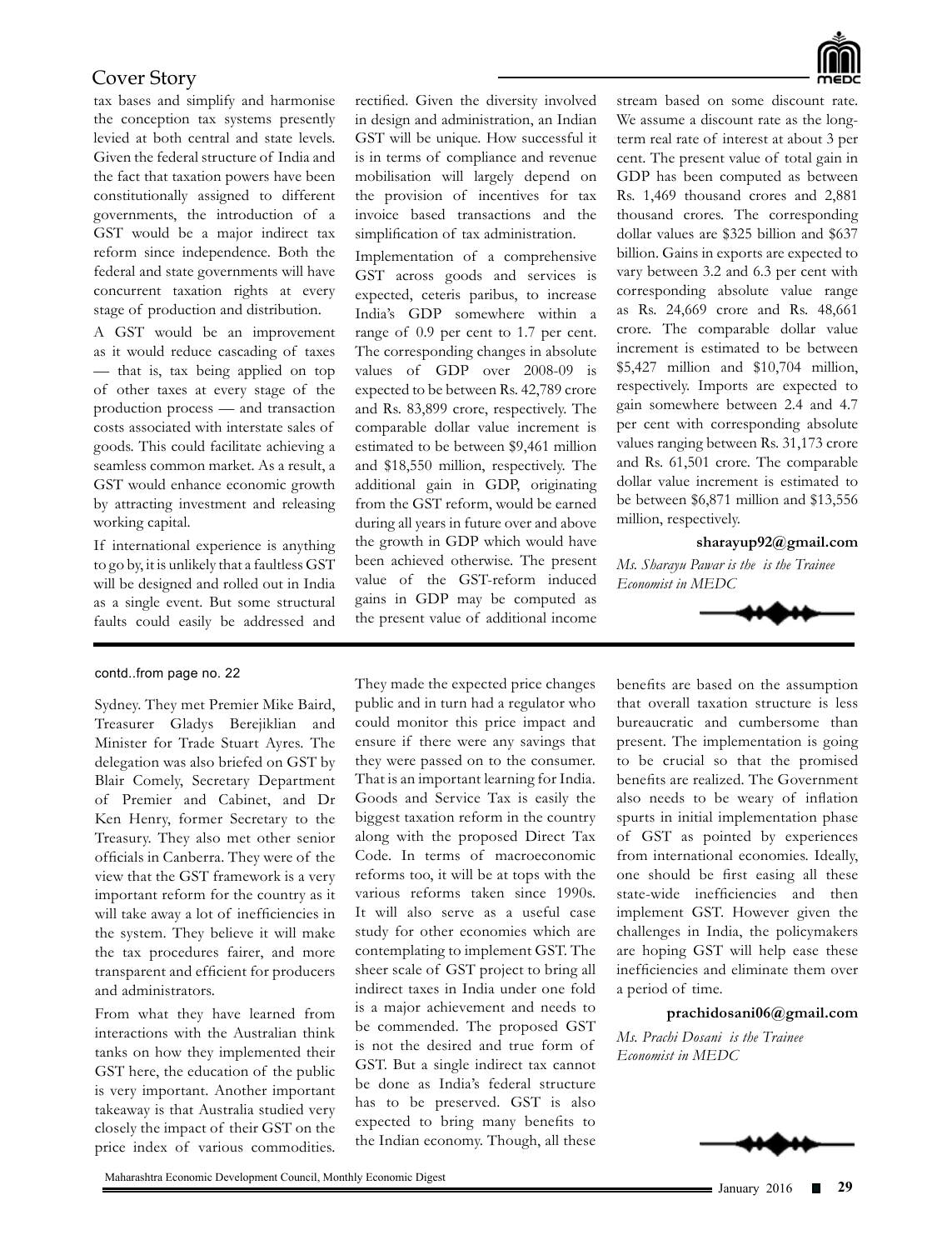



Ms. Bindi Patel

axes form an important<br>lifeline in any economy, since<br>the principal revenue of<br>any povernment comes from taxes. lifeline in any economy, since the principal revenue of any government comes from taxes. One may define taxes as, "Taxes are generally an involuntary fee levied on individuals or corporations that is enforced by a government entity, whether local, regional or national, in order to finance government activities. In economics, taxes fall on whomever pays the burden of the tax, whether this is the entity being taxed, like a business or the end consumers of the business's goods"- (Investopedia)

The classical economists were of the view that raising government revenue was the only objective of taxation, but however in the current scenario, the objective of taxation is changed. Apart from being the main source of revenue for the government taxes are levied to affect consumption, production and distribution with a view to ensuring the social welfare through economic development of a country. For example, taxes can be utilised for the economic development of a country in the following manner:

- 1. **Optimum allocation of resources :** Since taxes are an important source of public revenue, the imposition of tax leads to diversion of resources from the taxed to the non-taxed sector. The revenue is then allocated on various productive sectors in the country with a view to increasing the overall growth of the economy and therefore tax revenues may be used for development activities.
- **2. Raising Government Revenue :** In the current scenario, the aim of raising revenues is not

## *Consumption Taxes - The Logical Basis*

only for the purpose of meeting the administrative expenses of the government but also for ensuring social welfare. A part of tax revenue is utilized for social development activities such as healthcare, education etc.

- **3. Reduction of Inequalities of Income & Wealth :** Most of the taxation policies follow the principal of equity. Most of the direct taxes are progressive in nature and some of the indirect taxes such as taxes on luxury goods are also progressive in nature. This means the wealthier the person the higher tax rate he pays, on the other hand the lower income group is either exempted from paying direct tax or has to pay lower rate of duty (indirect taxes) on goods and services consumed by masses. Thus taxation, helps to reduce inequalities of income and wealth
- **4. Control Inflation :** Taxation may be used as a tool to control inflation. For example: If inflation is due to high prices in essential items, then the government may reduce the rate of indirect taxes. Subsequently, if inflation is due to increase in demand, the government may try to cut down effective demand by increasing the tax rate. Increase in the tax rate, may restrict consumption, which in turn may reduce demand and consequently inflation may be controlled

There are mainly 2 type of taxes, **Direct taxes & Indirect taxes.**

Now-a-days more countries are relying on indirect taxes for development. For most of the countries, indirect taxes form the main stream of revenue. Many developing economies, who have adopted economic planning utilize

indirect taxes as their primary source of funding. There are different types of indirect taxes for example : service tax, excise duty, VAT, customs duty etc.

One of the indirect tax I would like to discuss about in this article is Consumption Tax.

A Consumption tax is a tax on purchase on goods and services. Consumption taxes can take the form of **sales taxes, tariffs, excise, VAT** and other taxes on consumed goods and services. Generally, consumption taxes are imposed on the buyer and paid to the seller of the product, which acts as a collecting agent on behalf of the taxing authority.

The main difference between a consumption tax and an income tax is that a consumption tax is charged on the goods and services that are consumed, whereas on the other hand, income tax is a tax that is levied on the income earned from either capital or labour.

Let's take an example: If a tax payer has gross wages of say Rs. 80,000 and he saves Rs. 20,000, then the taxpayer pays the consumption tax on only Rs. 60,000 whereas the taxpayer is taxed on the entire Rs. 80,000 in an income tax system.

While, there might be a debate on the fairness of each system, this article examines the merits and demerits of implementing consumption tax. Furthermore the article seeks to examine the effects of consumption tax in an economy and consequently briefly compare consumption tax with the income tax system.

To start off, let us first examine the pros and cons of the consumption tax system.

One of the significant advantages of the consumption tax system is that it encourages economic growth. By